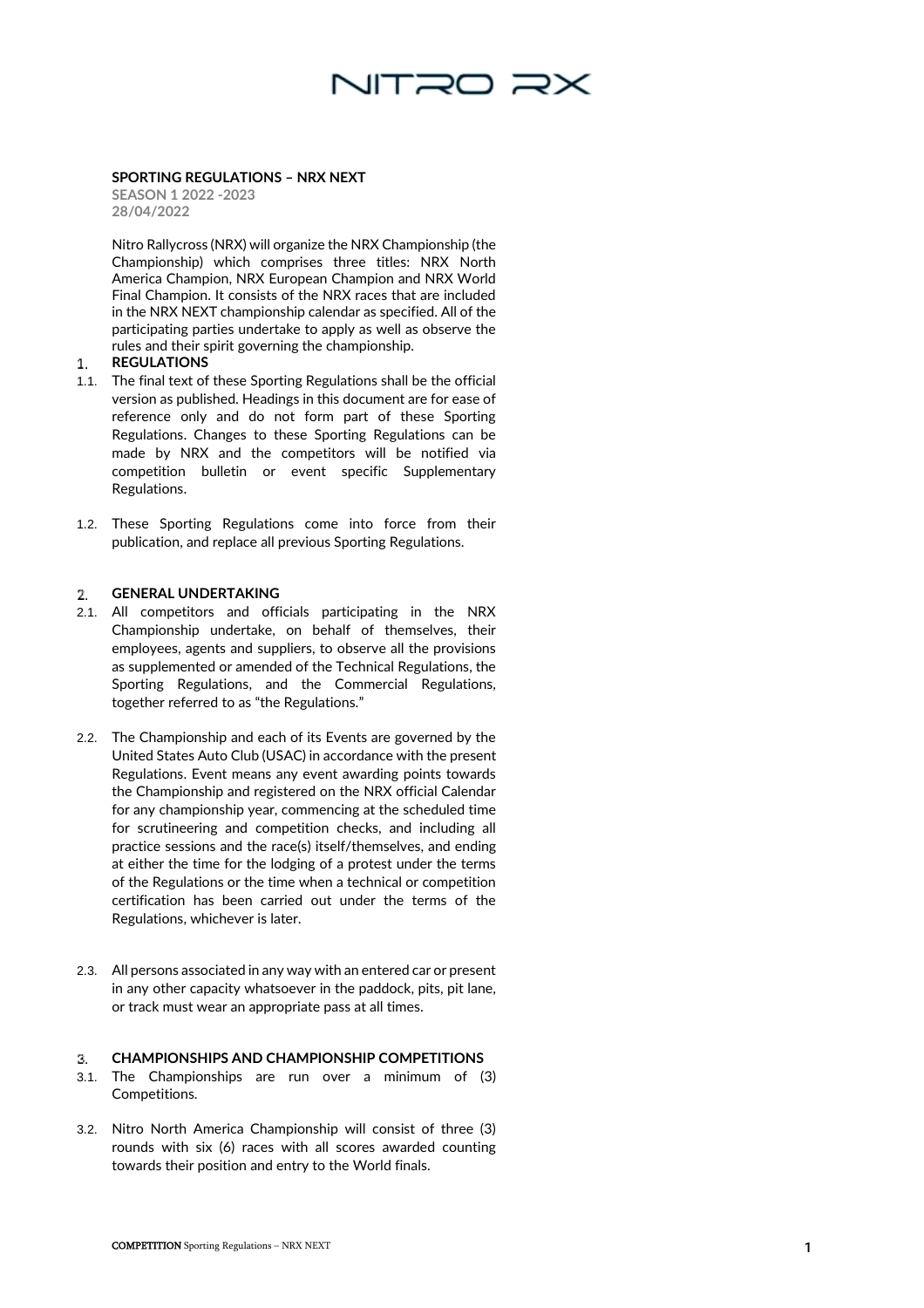# NITRO RX

- 3.3. Nitro European Championship will consist of three (3) rounds with six (6) races all scores awarded counting towards their position and entry to the World finals.
- 3.4. Nitro World Final will consist of the top (5) drivers of Nitro North America and the top 5 drivers of Nitro Europe. NRX reserves the right for Wild Card spots for the World Final to maximise grid count (Wild Card spots will be selected from a driver pool that has participated in either North American or European NRX NEXT events during the season).
- 3.5. Each Competition will be organized in accordance with the agreements entered into between the Competition organizer and NRX.
- 3.6. NRX shall supply the information set out in standard Supplementary Regulations (as detailed in Appendix 1) no later than (2) weeks before the Competition. The document will contain the timetable with the times for administrative checking and scrutineering, the Drivers' and Competitors' briefing, and an overall schedule as well as additional information the series deems necessary.
- 3.7. NRX will determine whether the Competition can include a qualifying round of another championship or whether the Competition can include an additional support Competition and the maximum number of starters in any such case

#### **CLASSIFICATIONS**  $4.$

- 4.1. The allocation of Championship points is described in Article 14 of the present Regulations.
- 4.2. All North American Championship points awarded will count towards the final classification making a North American Champion, All European Championship points awarded will count towards the final classification making a European Champion. Nitro World Final will consist of (1) Race with all previous awarded points being removed, this is now (1) new Event with points awarded making a Nitro World Champion,
- 4.3. At the end of the Championship Season, the Driver in Nitro North America awarded the highest total of points will be declared "NRX North American Champion". The Driver in the European Championship awarded the highest total of points will be declared "NRX European Champion". The Driver in the Nitro World Final awarded the highest total of points will be declared "NRX World Final Champion".

### **OFFICIALS** 5.

- 5.1. USAC will provide the following competition officials for the event:
	- a) Clerk of the Course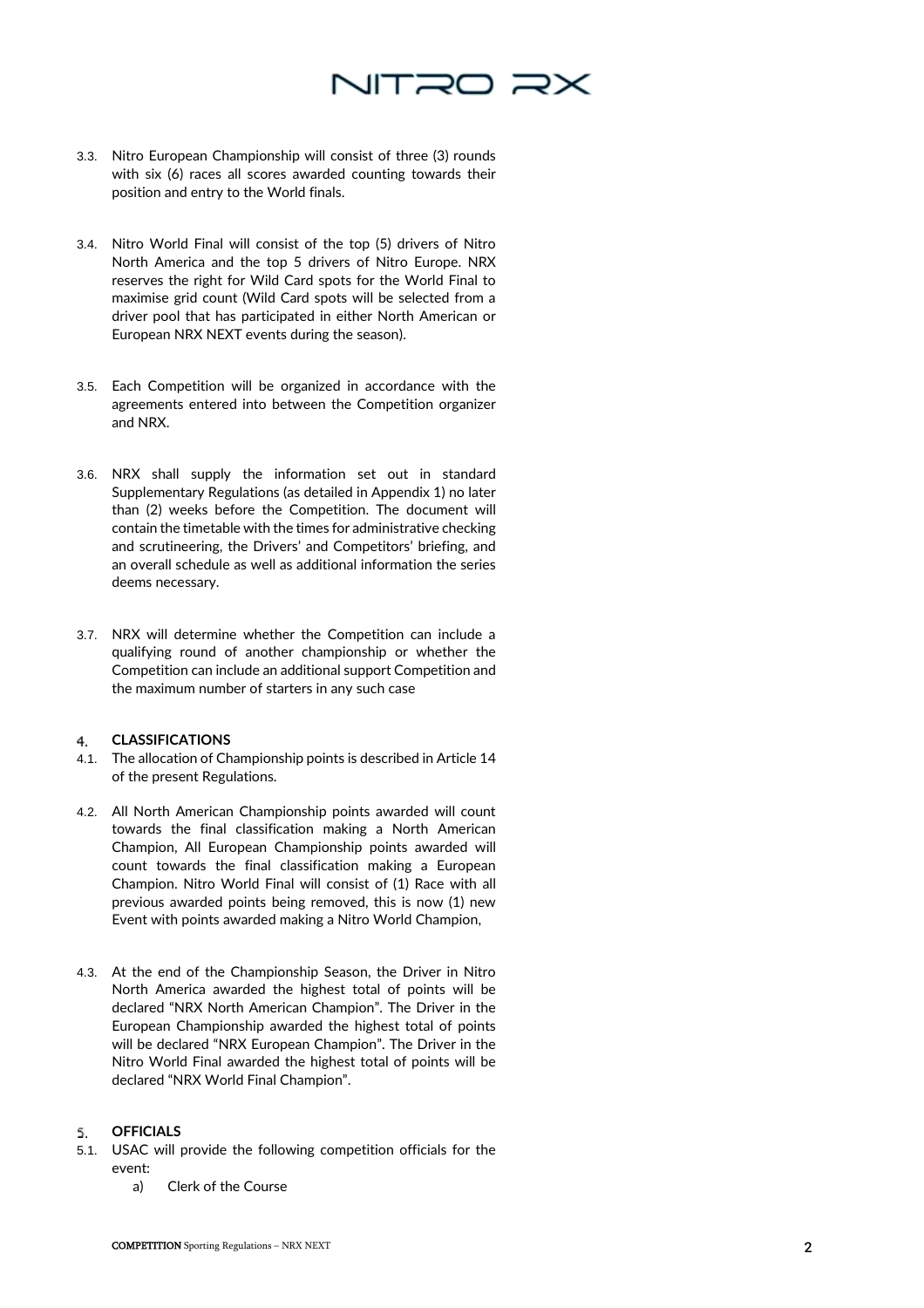

- b) Race Director's Secretary
- c) Chairman of the Stewards
- d) Two Stewards
- e) Competitor Liaison/Spotter Official
- f) Technical Delegate
- 5.2. Subject to the approval of NRX, event organizers will provide:
	- a) Sport Director
	- b) Race Director
	- c) Chief Medical Officer
	- d) Safety Dispatcher
- 5.3. The Clerk of the Course shall work in permanent consultation with the Race Director. The Race Director shall have over riding authority in the following matters and the Clerk of the Course may give orders in respect of them only with the Race Director's express agreement:
	- a) The control of practice and the race, adherence to the timetable and, if the Race Director deems it necessary, the formulation of any proposal to the Stewards to modify the timetable in accordance with the Sporting Regulations.
	- b) The starting procedure.
	- c) The suspending and resuming of the race.
	- d) The official declaration of "wet" conditions in case of significant rain.
- 5.4. The Race Director and/or the Clerk of the Course are responsible to apply the NRX Sporting Regulations.
- 5.5. The Race Director, together with the Clerk of the Course, may give instructions to Competitors by means of special circulars. These circulars will be distributed to all competitors electronically or posted on a notice board, which may be digital or physical. Competitors are responsible for the monitoring of any officially designated digital notice system for the competition.
- 5.6. All classifications and the results of practice and races, as well as all decisions issued by officials, will be distributed to all competitors electronically or posted on a notice board, which may be digital or physical.
- 5.7. The Race Director, the Clerk of the Course and the Technical Delegate must be present at the circuit at the latest from the beginning of the Event, and the Stewards before the end of initial scrutineering. The Stewards must not leave before the end of final scrutineering and the appeal procedure in accordance with the Regulations.
- 5.8. The Race Director must be in permanent radio contact with the Clerk of the Course, the Technical Delegate and the Chairman of Stewards at all times when cars are permitted to run on the track. Additionally, the Clerk of the Course must be at race control and in radio contact with marshal posts.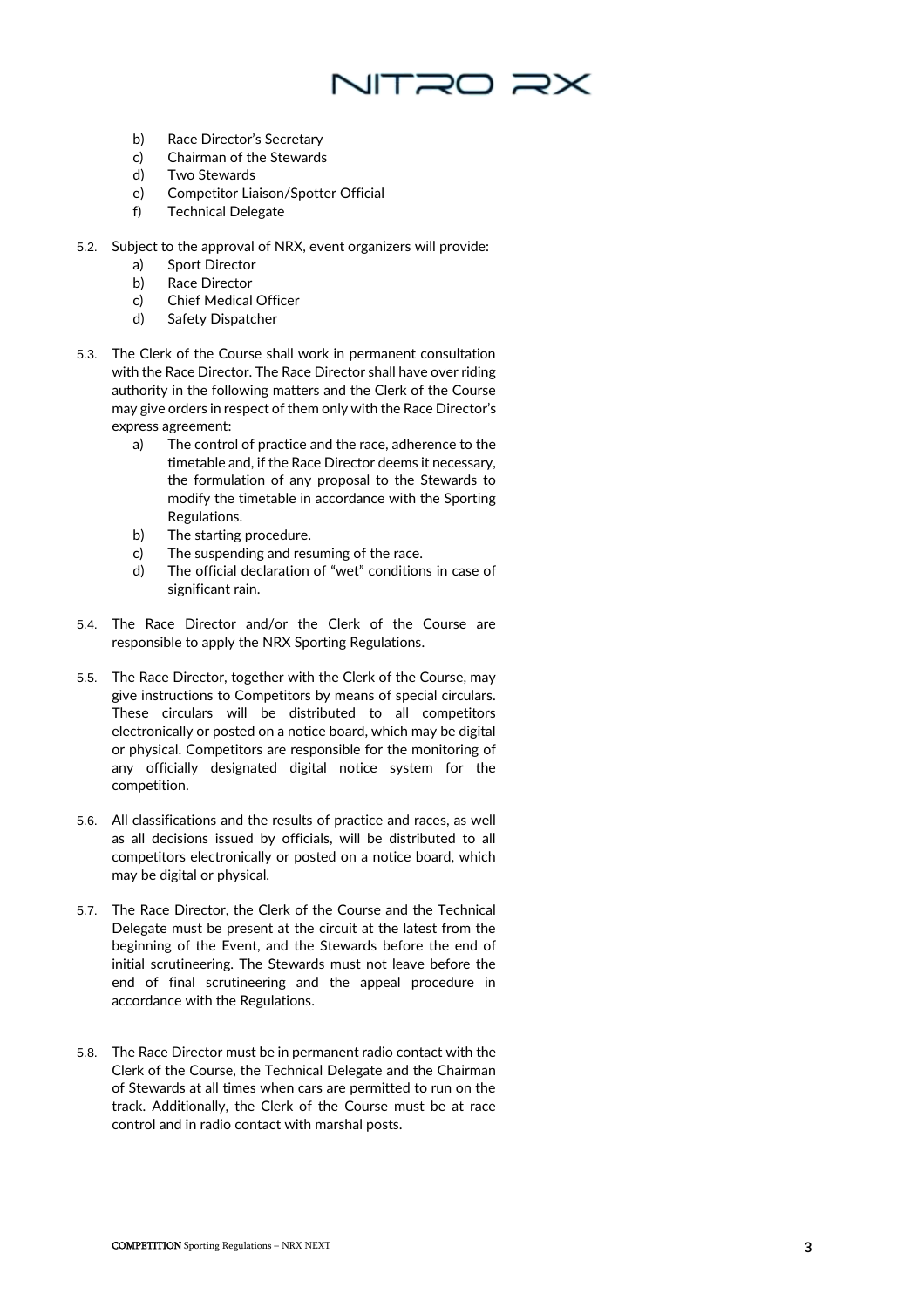

- 5.9. Within the given time limits, any incident can be reported to the Stewards by the Race Director. This means that the incident is under investigation. It shall be at the discretion of the Stewards to decide, upon a report or a request by the Race Director, if a Driver or Drivers involved in an incident shall be penalized.
- 5.10. Any designated Competition Official must at a minimum be 18 years of age or older and, at the sole discretion of NRX, have the necessary abilities and qualifications to perform the duties of a competition official.

### **AMENDMENTS – INTERPRETATION** 6.

- Any further information will be announced to the Competitors by dated and numbered bulletins which will be an integral part of these Regulations.
- 6.1. Any bulletin concerning Sporting matters must be signed by the Chief Steward before being published.
- 6.2. The Stewards are empowered to take a decision on any case not covered by these Regulations.

### **COMPETITOR ELEGIBILITY AND LICENSES**  $\mathcal{T}$ .

- 7.1. All competitors and officials participating in the Championship must hold current and valid NRX licenses for both 2022 and 2023, issued by USAC. Copies of all necessary license applications and membership forms can be found on the USAC website at – [https://usacracing.redpodium.com/2022-2023](https://usacracing.redpodium.com/2022-2023-nrx-rallycross-license) [nrx-rallycross-license](https://usacracing.redpodium.com/2022-2023-nrx-rallycross-license) An annual license is valid only in competitions within the specific racing division indicated on the Competitor's application and license. An annual license expires automatically on the last day of the calendar year in which the license is issued. All licenses and membership are nontransferable and non-assignable.
- 7.2. All Drivers agree to execute and deliver to NRX such authorizations, releases, applications, waivers, consents, resumes and any other documents as may be required by NRX.
- 7.3. All Competitors must submit a fully executed license and membership application to USAC and remit payment of the requisite license fee. Each license fee includes a membership fee. No fees or part thereof shall be returned to a licensee because of the licensee's ceasing to participate in sanctioned events regardless of the reason for such cessation. Application forms for a NRX license may be obtained from the USAC offices or via the USAC website. Upon completion, they must be submitted to the USAC office for issuance of the desired license. NRX will approve applicants in its sole discretion and is not required to approve any applicant.
- 7.4. NRX or USAC may accept or reject as a Championship Competitor any individual or entity interested in competing in NRX in its sole discretion even if the individual or entity has properly and truthfully completed and filed a NRX USAC license application. The Competitor must agree to abide by the NRX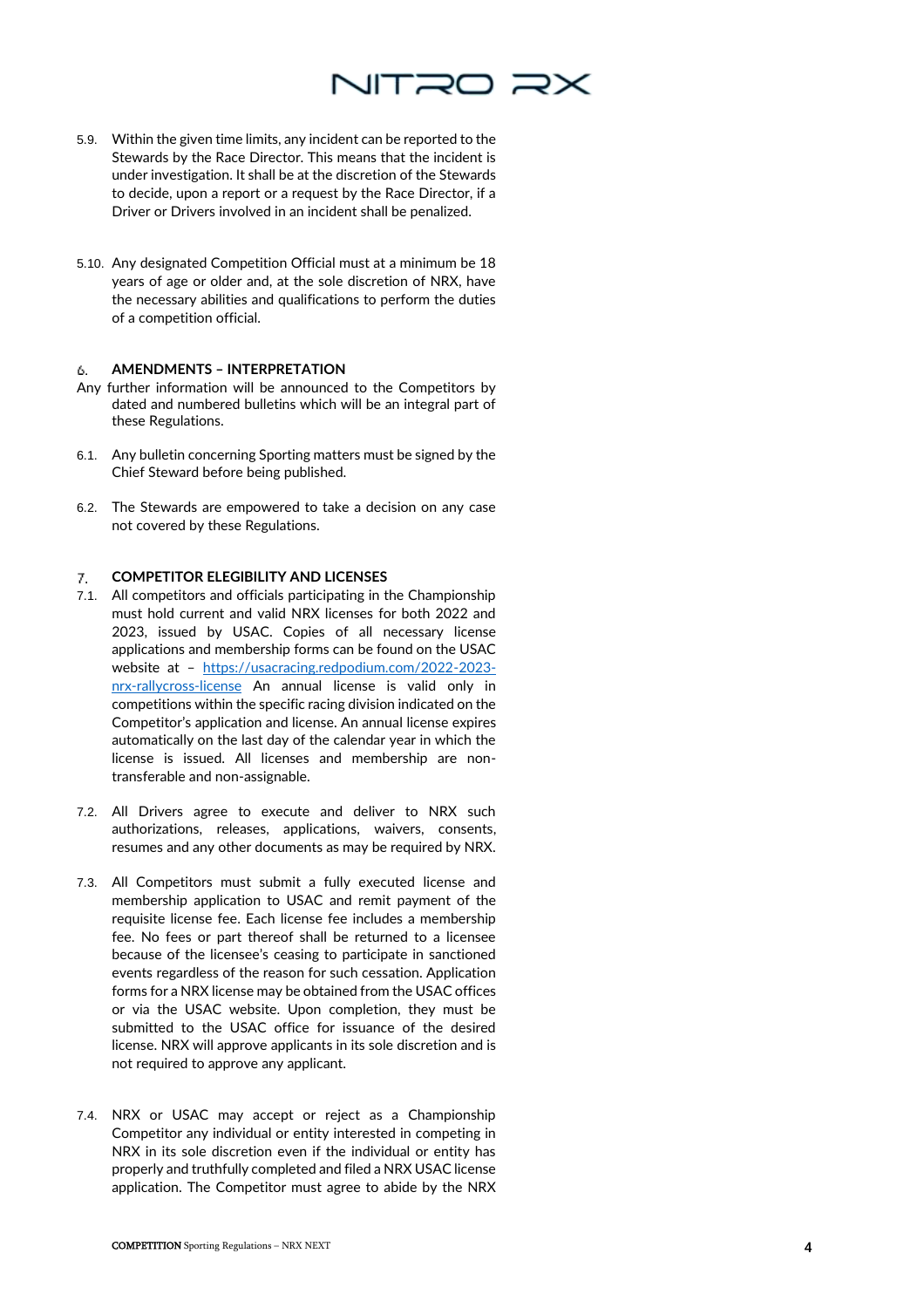

Rules as well as any amendments thereto. The Competitor agrees to pay the fee(s) prescribed for licensing and must also meet the required qualifications. The Series is dedicated to professionalism, sportsmanship and integrity in racing. Among other things, involvement or participation by a person or entity (including, in the case of a business entity, involvement by a stockholder, director, officer, employee, partner or agent thereof) in conduct detrimental to rallycross racing or NRX, whether in the course of Competition or not, and whether the person or entity was a licensee or applicant at the time of such conduct, may result in rejection of a license application.

- 7.5. NRX or USAC may suspend a NRX license for a definite or indefinite period of time in the interest of rallycross racing, in NRX's or USAC's sole discretion. The affected Competitor may appeal such suspension to NRX. Such member shall have no right to receive and NRX or USAC shall not be obligated to refund, any part or all of the fee(s) previously paid by the member Competitor.
- 7.6. If the applicant is a minor under the laws of his/her state or country of residence, the applicant must also submit with his/her application, a fully executed and signed Minor's Release. This Minor's Release must be signed by the applicant, as well as the applicant's natural father or mother, or by a court appointed legal guardian.
- 7.7. To apply for a license as a NRX Driver, Drivers must be in the year of their 15<sup>th</sup> birthday or older.
- 7.8. To apply for a license, Drivers may additionally be required to submit to NRX a racing resume that serves as a record of his/her past racing experience and significant results in competitive events. Drivers must provide documentation that provides NRX with information about the types of racing vehicles, including horsepower and drivetrain type that he/she has driven in competition. This racing resume should also include references from racing industry persons who have witnessed the Driver in competition or have knowledge of the Driver's ability. All forms of racing experience will be considered. This information must be submitted to NRX a minimum of 15 days prior to the first event that a Driver wishes to compete in and he/she must receive approval from NRX prior to being approved for competition. NRX may also require Drivers to submit to and pass driving ability tests conducted by and at the discretion of NRX Officials or an authorized agent of NRX. The decision as to the applicant's driving ability is final and binding on the applicant. NRX reserves the right to deny or exclude a Driver from entry in a NRX Event at their sole discretion.
- 7.9. Drivers must be physically fit as determined by NRX in its sole discretion. In this regard, NRX may require a competitor or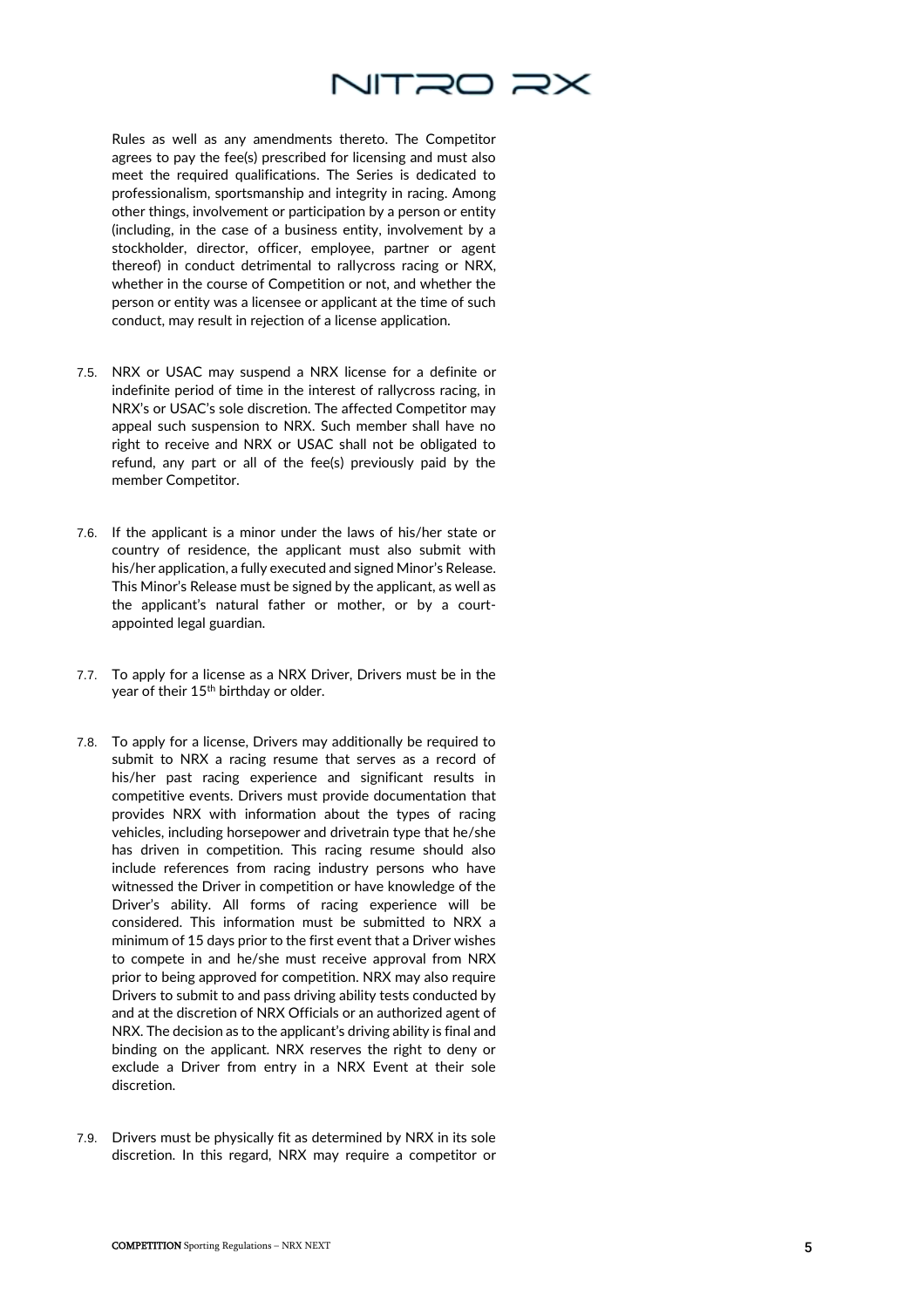

applicant to submit to and pass one or more physical examinations by a qualified physician(s).

- 7.10. To obtain an NRX/USAC Competitor License as a Crew Member or Team Support Personnel, a Team at a minimum must apply for an annual NRX Crew Member license and remit a payment of the requisite license fee. Copies of all necessary license applications and membership forms can be found on the USAC website at [https://usacracing.redpodium.com/2022-](https://usacracing.redpodium.com/2022-2023-nrx-rallycross-license) [2023-nrx-rallycross-license](https://usacracing.redpodium.com/2022-2023-nrx-rallycross-license)
- 7.11. All Crew Members and Team Support Personnel agree to execute and deliver to NRX such authorizations, releases, applications, waivers, consents, resumes and any other documents as may be required by NRX.
- 7.12. Crew Members and Team Support Personnel for all NRX events must be 18 years of age or older.
- 7.13. Crew Members must be physically fit as determined by NRX in its sole discretion. In this regard, NRX may require a competitor or applicant to submit to and pass one or more physical examinations by a qualified physician(s).
- 7.14. NRX reserves the right to limit the number of Crew Members and Team Support personnel assigned to an Entrant's race car for each Event.

#### 8. **ELIGIBLE VEHICLES AND MATERIAL**

- 8.1. The NRX Championship is open to cars complying with the current NRX NEXT Technical Regulations.
- 8.2. All vehicles must be presented for scrutineering checks prior to competition. The time and location for such to be specified in the Supplementary Regulations governing the Event. No car will be allowed to start unless it complies with the current regulations. Competition numbers and advertising signs shall be on the car when it is submitted to scrutineering. Drivers' clothing (overalls, underwear, helmet, gloves etc.) must be presented together with the car at scrutineering.
- 8.3. At any time during a Competition, the scrutineers may:
	- a) check the eligibility of the car or of the Driver's equipment b) require a car to be dismantled by the Competitor to make sure that the conditions of eligibility and conformity are fully satisfied
	- c) require a competitor to supply them with such parts or samples as they may deem necessary.
	- d) direct the car to fuel control for collection of fuel.
- 8.4. Any car which, after being passed by the scrutineers, is dismantled, modified or mended in a way that might affect its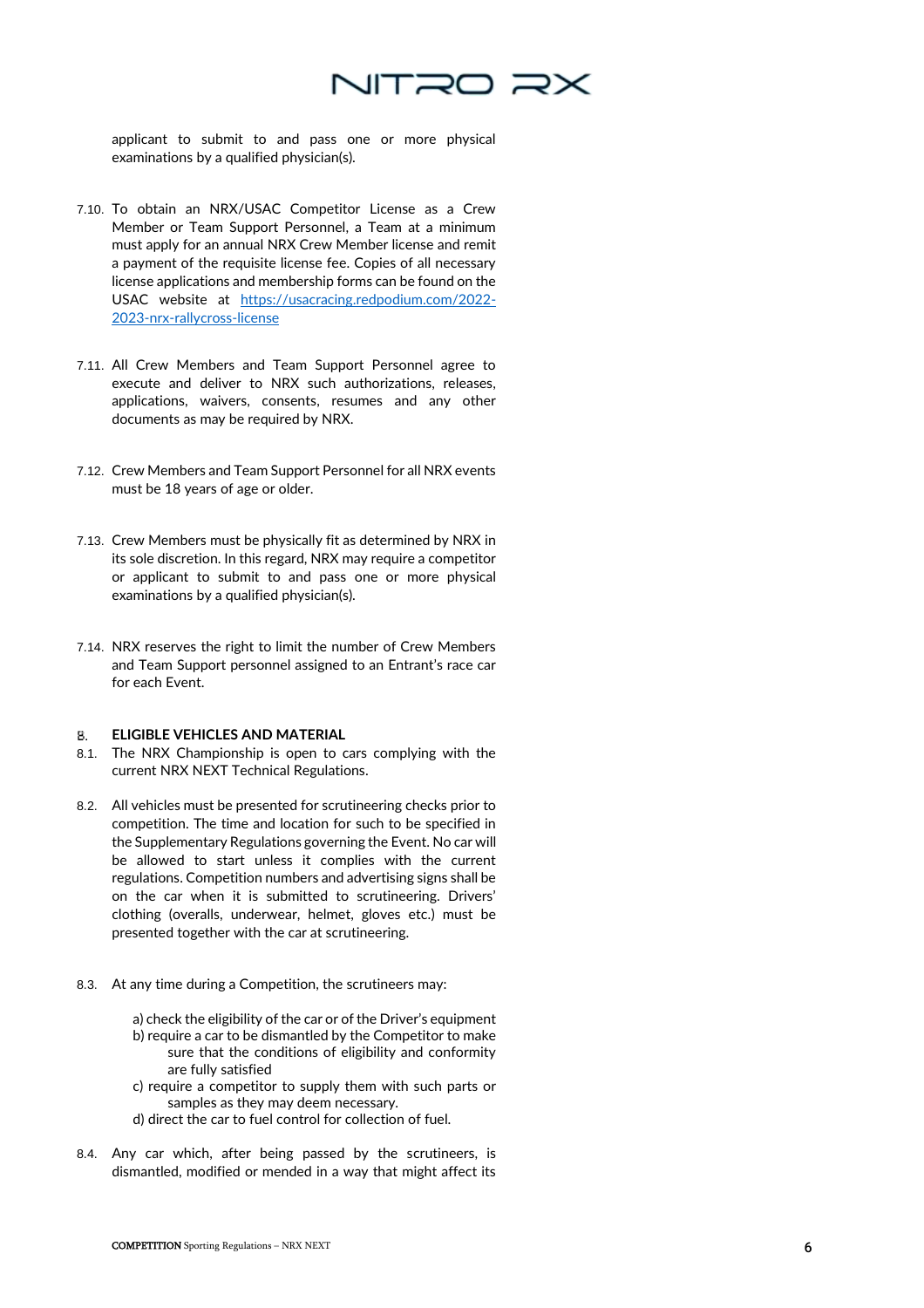

safety or call into question its eligibility, or which is involved in an accident with similar consequences, must be re-presented for scrutineering approval.

- 8.5. The Clerk of the Course may require that any car involved in an accident be stopped and checked.
- 8.6. The Clerk of the Course or the chief medical officer may ask a Driver to undergo a medical examination at any time during a Competition.
- 8.7. In addition to complying with safety standards, overalls and helmets must have the mandatory Series logos in the correct positions as defined in the Commercial Regulations. The Series reserves the right to cover non-compliant logos on Driver suit overalls and helmets.
- 8.8. The presentation of a car for Scrutineering will be deemed an implicit statement of conformity.

#### 9. **COMPETITION NUMBERS**

- 9.1. The Competition numbers will be allocated from 2 to 199. The current champion may use number 1, other Drivers will be allocated a number by request and with agreement of the NRX Series.
- 9.2. Drivers shall request their number from among those available in the order in which they entered, as determined by NRX. The number chosen by the Driver shall be used by them throughout their career in the Series. Their career in the Series shall be deemed to have ended when a Driver has not competed in two full seasons of the Series.
- 9.3. Competition numbers size, style and position will be detailed in Event Style Guide included as Appendix II of the Commercial Regulations which will also specify the size, style and position for the display of the Driver's name and nationality on each car.

## **ADMINISTRATIVE CHECKING AND BRIEFINGS**

- 10.1. The Driver or his official representative must report in due time to administrative checking unless a written waiver has been granted to him by the Clerk of the Course. The location and time of administrative checking will be detailed in the Supplementary Regulations.
- 10.2. At the administrative checking, the Competitor's Licenses will be inspected.
- 10.3. Unless a waiver has been granted by the Clerk of the Course, those Competitors that fail to report to the administrative checking shall not be authorized to take part in the Competition.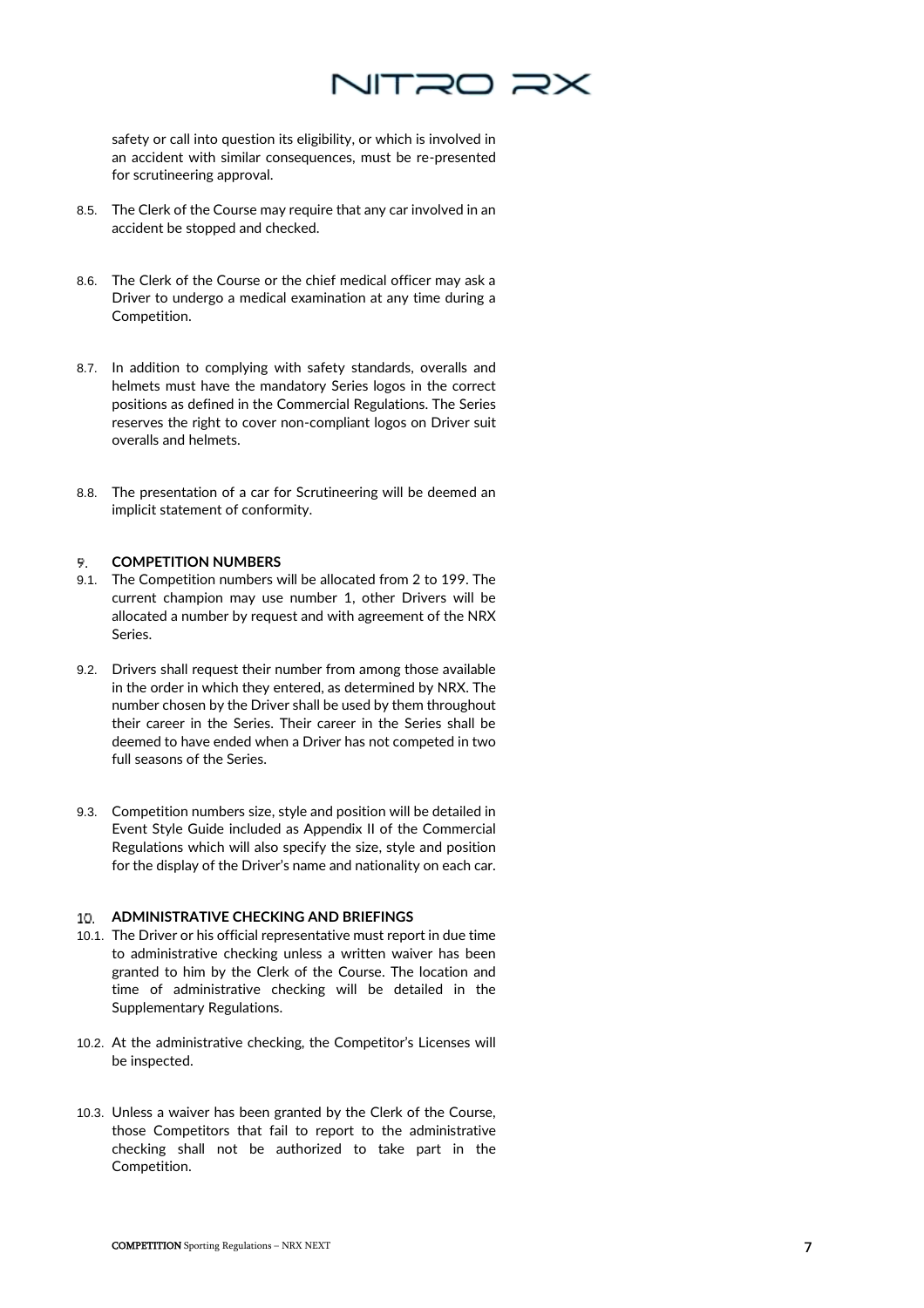

10.4. The Drivers' briefing, chaired by the Race Director, will take place after the administrative checks. Attendance is mandatory for all Drivers. They must be accompanied by their designated Team Manager only. The time and location of the briefing will be included in the Supplementary Regulations any driver not in attendance will receive a penalty at the discretion of the Stewards.

# **PADDOCK**

- 11.1. Competitors will be allocated paddock space in the process of completing their entry to the Championship or Competition. The size of each team's paddock space shall be regulated by NRX. Teams must provide paddock layout to the series prior to the season and notify NRX should their paddock layout shall change during the season.
- 11.2. Access to the paddock of every Competitor will be defined in the Supplementary Regulations. No work on the cars will be allowed before or after the times mentioned. Time for setting up and packing up paddock equipment is not included in this limitation and such access must be agreed with the Series. If cars need to be moved during the setting up or packing up, they must be kept under a cover and no work whatsoever can be performed on them.
- 11.3. The maximum speed by any vehicle in the paddock is 15 mph.

### **SPOTTERS TOWER**

All Competitors are required to have a spotter in the spotters' tower in radio contact with the Driver and monitoring race control any time the Competitor has a car on the track. A maximum of two people per Driver are allowed in the spotter's tower. Each is required to wear a Spotter's Pass specifically allocated by the series to that individual during the entry and credentialing process. Spotters are required to stay in the spotter's tower until their car exits the track but then must leave as soon as the car exits.

### **RUNNING OF A COMPETITION**

13.1. Each Competition will be run over one day, unless otherwise detailed in the Supplementary Regulations, whilst the Double Header Event will be run over three days including Scrutineering, Driver's meeting, and Jump Practice Each Competition will comprise Practice, Heat races, Semi -final races, an LCQ, and the Final. There will be no testing or practice at the Championship venues (or within a 10 -mile radius) from the closing of entries or within the 42 days before the Championship Competitions at those venues. Championship Competitors and Drivers may take part in other Competitions duly entered on an International Sporting Calendar or on a National Sporting Calendar. Media or press days for Championship Competitions will only be organised in conjunction with the Championship promoter and use of the track at these days will be monitored to prevent them being used as a test session. Any breach of these rules will be examined by the stewards of the next Competition. The penalty given is at their discretion.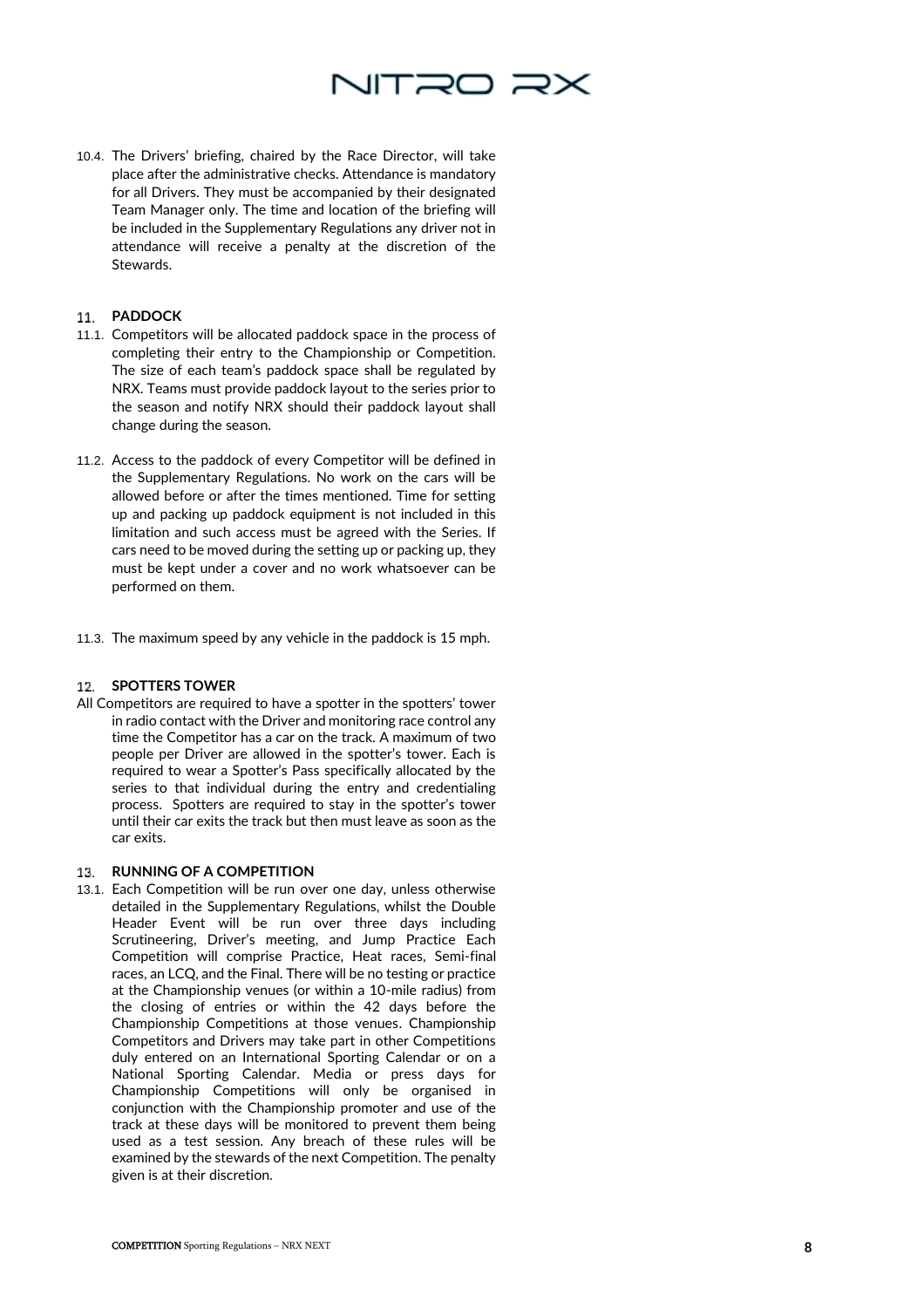

- 13.2. Vehicles from different categories will run separately.
- 13.3. No extra cooling devices other than the ones that are mounted legally in the competition cars are allowed to be used outside of the Competitor's designated paddock space.
- 13.4. Tire cleaning by spinning the wheels is only allowed in the designated pre -grid area under supervision of the Start Marshals. It cannot be performed when any person, including track workers or media members, is standing in front of the car.
- 13.5. All Drivers in the subsequent race must be present in the pre grid area while the current grid is being assembled to allow the organizer to bring forward such Drivers as necessary to complete the formation of the current race. Cars will be considered in the pre -grid area once they have had their Tires checked by the Scrutineers. If a Driver does not present in the pre -grid before vehicles are released to the grid, officials may declare them a no -show at their discretion and may replace them in that race by the next qualified Driver.
- 13.6. If a Driver is not able to compete, the team is obligated to inform race officials before the start of the next race they are qualified for.
- 13.7. **Competition Format –** Unless otherwise stated in a Competition Bulletin or the Supplementary Regulations for an Event, the competition format for an Event will be as stated below.
- 13.8. Practice 1 and 2 Practice sessions will be four (4) laps, Practice will consist of a group format with maximum six (6) cars in each group, with any odd numbers being added to the first groups. Practice groups will be determined by a draw in the first Event of the season at a communicated time, and by reversed championship points order in all Events thereafter, with the highest ranked driver being first on track. Competitors may elect to use either new or used registered tires at their discretion for practice sessions. The Joker Lap is open during the first (FP1 -Open) practice sessions. The Joker Lap is closed during the second (FP2 -Timed) practice sessions.
- 13.8.1. **Qualified Car -** A race car is deemed to be eligible for heat race competition upon successful completion of minimum 1 lap in Free practice**.** Unless otherwise authorised all cars must take part in both Free Practice sessions. Any Driver that fails to complete a single timed practice lap will be placed last in the order. If there are multiple Drivers that failed to complete a single timed practice lap, they will be placed after those Drivers that have completed a single timed practice lap and at the discretion of officials.
- 13.8.2. **Practice 2 (Official Qualifying) –** NRX Next Drivers will be ranked in Qualifying order based on their single fastest completed lap time achieved in the Free practice 2 timed practice.
- 13.9. Reserve Driver A Driver, having participated in any part of a qualifying attempt, may only drive the car in which the qualifying attempt was made for the remainder of the Event. The Driver is thus designated as the "Qualifying Driver." A Driver may only qualify one (1) car. If an approved Driver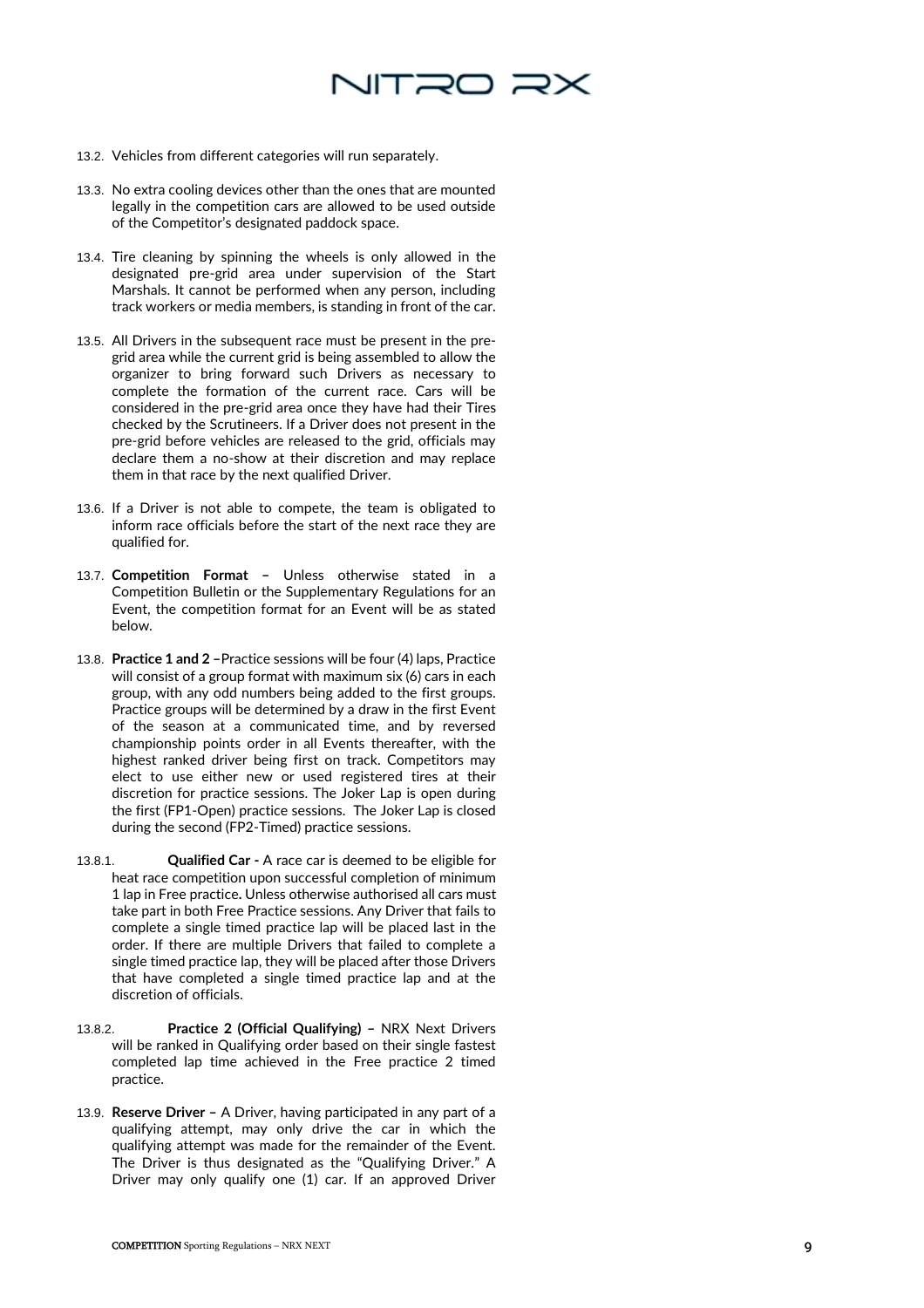

change is made after qualifying, the car/team will only be allowed to choose one of the remaining grid positions after all other qualified cars/teams have made their grid choice for the designated race.

- 13.10.**Approval of Driver Changes –** No Driver change may be made without the approval from the Race Director.
- 13.11.**DNF –** In the event that a Driver is deemed to have started but is unable to complete the prescribed course in a Heat, Semifinal, LCQ or Final, they may still be awarded a finish position in that race, at the discretion of Race Officials. In the event that there are multiple Drivers that are unable to complete the course, officials will award finish positions based on which driver has travelled the furthest distance on the course.
- 13.12.**Pole Position –** The Driver that earns Top Qualifying position nominates in which Heat Race He / She will hold Pole Position. Said Driver must make the election no later than 30 minutes following the publication of the Qualifying Ranking to Race control. If the Driver fails to make an election within the allocated time, the Series will make the determination.
- 13.13.**Heats -** Unless otherwise stated in the Supplementary Regulations for an Event, there will be one round of two heat races, if there is an uneven number of entries, the First heat will include one more car than the Second Heat.
- Heat races will be four (4) laps, unless otherwise stated in the Supplementary Regulations for the event. All Drivers must take the Joker Lap once and only once during their Heat race. All Drivers from each Heat race will advance to the Semi Final.
- 13.13.1. **First Heat –** Drivers will be seeded in the first Heat based on their Official Qualifying Ranking as follows with the higher seeded Driver on the Pole side of the grid:
	- Front Row: P1 & P3
	- Second Row: P5 & P7<br>Third Row: P9 & P11
	-
	- Third Row: P9 & P11<br>• Fourth Row: P13 & P15 Fourth Row:
- NOTE: Per Section 13.12 above the Driver seeded P1 may elect to switch Heats with the Driver seeded P2.
- 13.13.2. **Second Heat –** Drivers will be seeded in the second Heat based on their Official Qualifying Ranking as follows with the higher seeded Driver on the Pole side of the grid:
	- Front Row: P2 & P4<br>Second Row: P6 & P8
	- Second Row:
	- Third Row: P10 & P12
	- Fourth Row: P14 & P16
- All Drivers that have started the First and Second Heats will advance to the Semi-finals.
- 13.14.**Semi-finals -** Unless otherwise stated in the Supplementary Regulations for an Event, there will be one round of two Semifinal races, each comprised of half the cars in the field. If there is an uneven number of entries, the first Semi-final will include one more car than the second Semi-final.
- Semi-final races will be four (4) laps. All Drivers must take the Joker once and only once during each Semi-final race. The top 3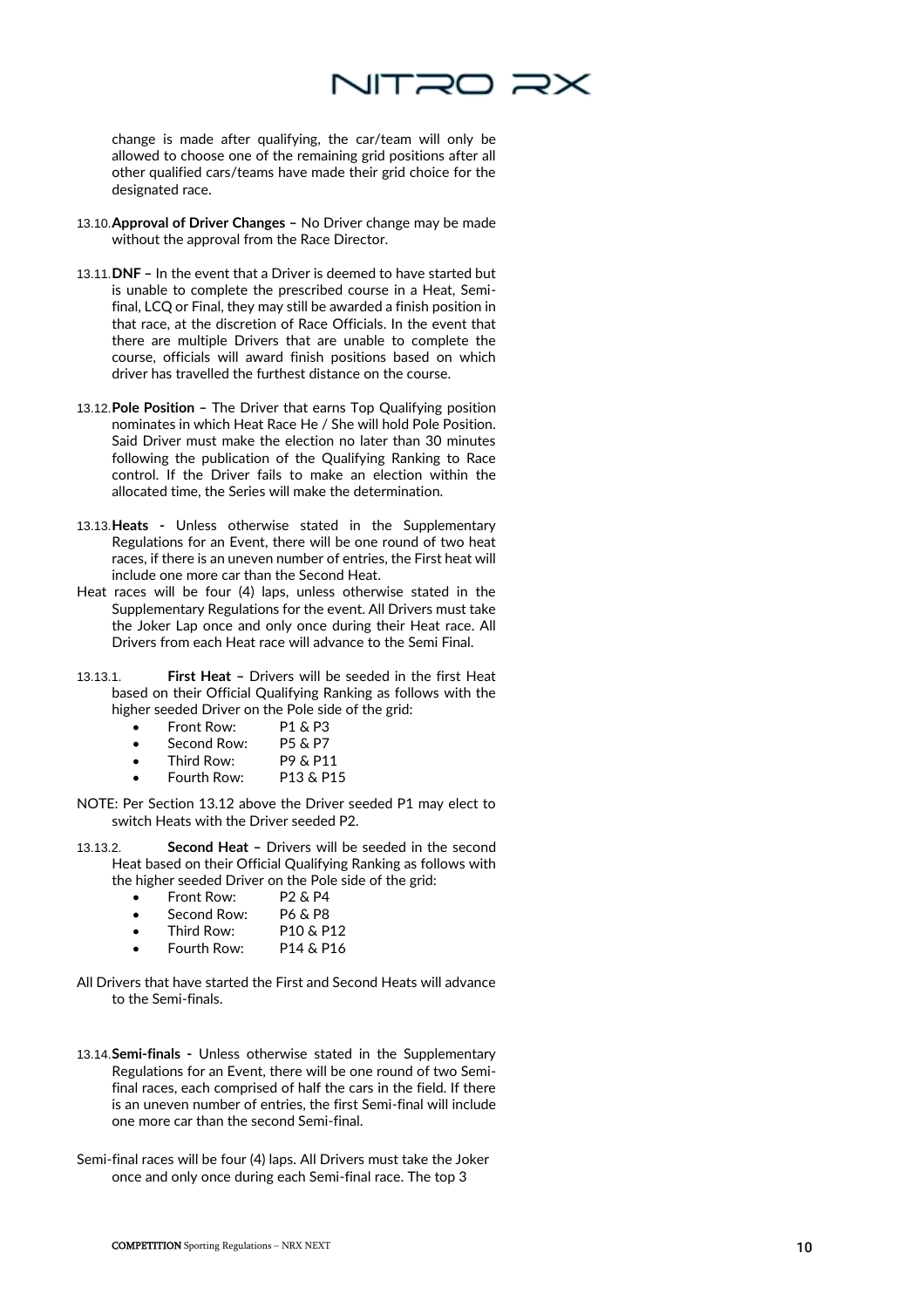

drivers from each Semi -final race will advance to the Final, the winning Driver from each semi -final will be awarded position 1 and position 2 in the final, with the highest qualifier of these drivers being awarded position 1 and the lowest qualifier awarded position 2, the second placed finishers from each Semi Final will be awarded position 3 and position 4 in the Final with the highest qualifier being awarded position 3 and the lowest qualifier being awarded position 4, the third placed finishers will be awarded position 5 and position 6 with the highest qualifier awarded position 5 and the lowest qualifier being awarded position 6.

- 13.14.1. **Semi -final 1 –** Drivers will be seeded in semi -final 1 based on their Heat results, as follows with Heat 1 Drivers on Pole side:
	- Front Row: P1 Heat 1 / P2 Heat 2
	- Second Row: P3 Heat 1 / P4 Heat 2
	- Third Row: P5 Heat 1 / P6 Heat 2
	- Fourth Row: P7 Heat 1 / P8 Heat 2
- 13.14.2. **Semi -final 2** – Drivers will be seeded in semi -final 2 based on their Heat results, as follows with Heat 2 drivers on Pole side:
	- Front Row: P1 Heat 2 / P2 Heat 1 Second Row: P3 Heat 2 / P4 Heat 1
	- Third Row: P5 Heat 2 / P6 Heat 1
	- Fourth Row: P7 Heat 2 / P8 Heat 1
- The first -place finisher from both Semi Finals will advance to the front -row position of the Final, the second place finisher from both Semi Finals will advance to the second row position of the Final and the third placed finisher from both Semi Finals will advance to the third row position of the final with the higher qualifying of the two Semi -finals lining up on the pole position side of the grid, and the lower qualifying gridded beside them in the second position of the same row.
- 13.14.3. Positions 4, 5, 6 and 7 from each Semi Final will advance to LCQ, any other car is now eliminated and takes no further part in the competition.
- 13.15.**Last Chance Qualifier (LCQ)** Unless otherwise stated in the Supplementary Regulations for an event, a Last Chance Qualifying (LCQ) race will be contested to determine the remaining starters in the Final. The LCQ will be three (3) laps. All Drivers must take the Joker lap once and only once during the race.
- The LCQ will consist of all Drivers that started either Semi -final 1 or Semi - final 2 and have not already been eliminated or qualified for a position in the Final.
- Drivers will be seeded in the LCQ based on their Semi Final results, as follows:
	- Front Row: P4 from both Semi Finals, Highest Qualifier Pole side
	- Second Row: P5 from both Semi Finals, Highest Qualifier Pole side
	- Third Row: P6 from both Semi Finals, Highest Qualifier Pole side
	- Fourth Row: P7 from both Semi Finals, Highest Qualifier Pole side
- 13.15.1. The first and second -place finishers from the LCQ will advance to the last row position of the Final, with the highest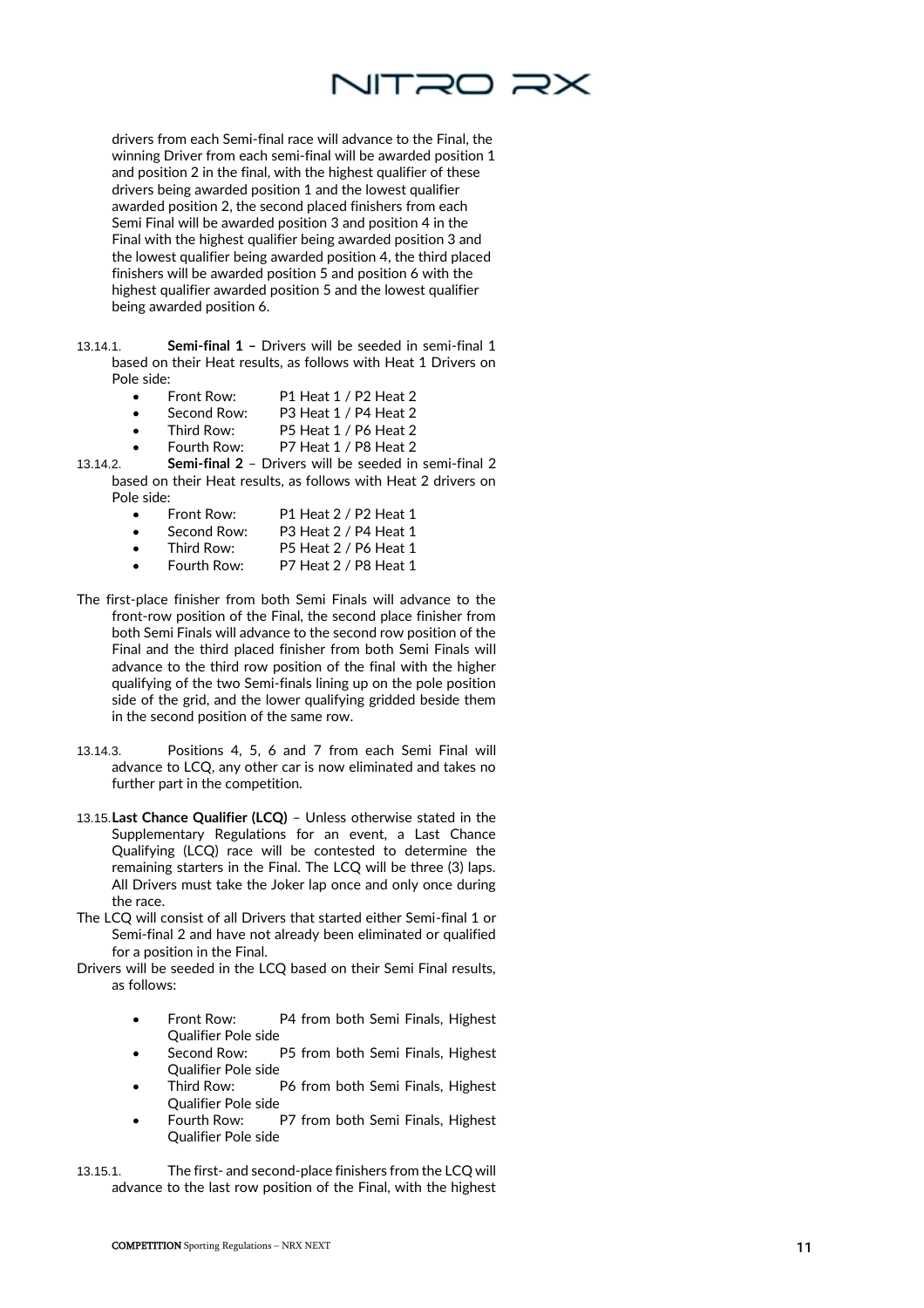

ranked qualifier of the two drivers placed on the pole side of the grid. All other Drivers are eliminated.

- 13.16.**Final –** Unless otherwise stated in the Supplementary Regulations for an Event, the Final consists of one, six (6) lap race of eight (8) Drivers, comprised of the, top three (3) finishers from Semi -Final 1, and Semi -Final 2 plus the top 2 finishers from the LCQ.
- All Drivers must take the Joker Lap once and only once during Final race.
- The first Driver in the Final to cross the finish line after completing the predetermined number of laps, navigating the marked rallycross course and Joker element will be the overall winner.
- The top three (3) cars and Drivers must proceed to the designated post -race activities area. All other finishers must proceed to the designated post -race Parc Ferme location.
- 13.17.**Start Procedure –** Under the direction of the Official(s) in the starting area, the appropriate competitors are guided from the Pre -Grid Area and directed to the Start Line. After having verified that Timing and Scoring is ready, and the Race Director is ready, drivers will be shown a 30 Second Board followed by a 10 Second Board after which NRX Officials will begin the race using a Starting Light System. When the red lights on the Starting Light System are illuminated, it signals racers to be ready for the start of the race. When the red lights extinguish, within 3 to 5 seconds, the green lights will illuminate signalling the Start of the race.
- 13.18. False Start The Starting Marshal(s) or the Race Director in their sole authority will determine whether a False Start occurred. Monitoring the start procedure can also be done with the aid of cameras and/or grid position sensors. Any car moving forward beyond the outermost front limits of the delineated designated grid location prior to the Starting Light System lights being illuminated green will incur a false start penalty. A false start in any session will mean a mandatory restart of that heat for all cars. Any movement of the car inside its starting zone is not considered as a false start unless the car crosses its indicator/starting line before the green light is switched on.
- The driver who caused the false start must pass through the Joker Lap section twice in the race concerned if the Joker lap is considered slower than the regular lap, should the Joker Lap be faster than the regular lap then the penalty will be to not take the joker lap. A board or flag with "2 x Joker Lap" or "No Joker Lap" will be shown to the driver which caused the false start. All drivers will be notified via a black/white warning board/flag that they are under observation, and the next driver who makes a false start in the same race will be disqualified (DQ) from that race.
- 13.19.**Restart Procedure –** If the red flag is displayed during a Heat, Semi -Final, LCQ or Final, the restart will occur with all cars that are able to continue to compete placed back on the grid in the positions that the car occupied for the original start, except the drivers that are deemed by the Race Director to have caused the red flag who will not be allowed to restart the race. All cars must be ready to compete when time is called to return to the grid.
- 13.20. Race Penalties Race penalties for violation of the NRX Rules and Race Procedures are determined by the gravity of the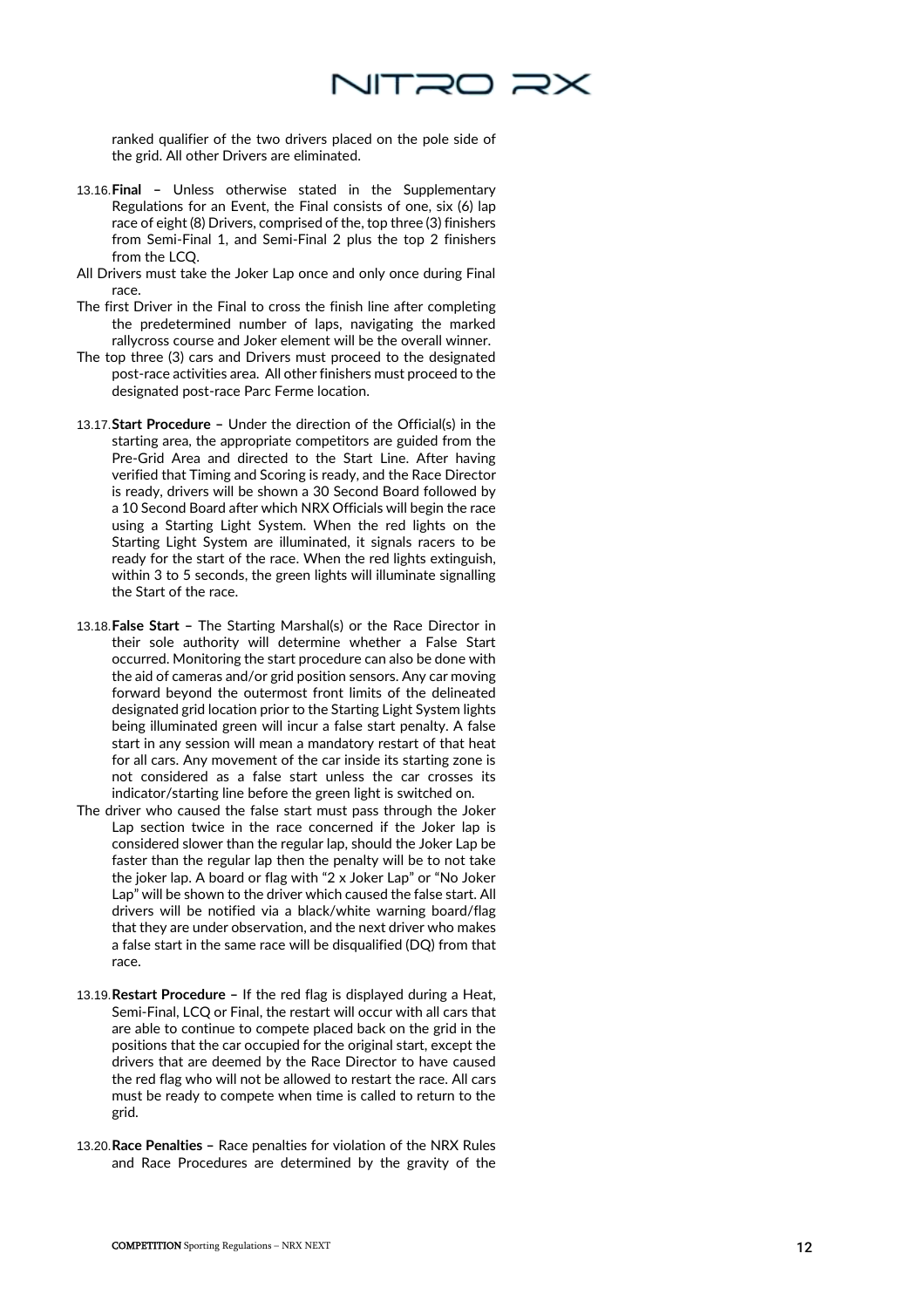

violation and the effect the violation may have on fairness of competition and the orderly conduct of the Event.

- 13.21.**Time Penalty –** A time penalty is the act during a race of punishing a car and its Driver for a certain time as determined by the Race Director. A time penalty may be imposed when the competitor has violated the NRX Rules, a directive from an Official or a known race procedure. If a post -race time penalty is imposed, a scoring correction reflecting the penalty will be permitted prior to the posting of official race results.
- 13.22.**Flag/Light Rules –** Officials will use flags and/or lights as set forth in this section for the purpose of providing Drivers with information. A Driver is deemed to have received notice when the flag is displayed at the flag stand, or when the lights are illuminated, regardless of whether the Driver has seen the signal. If a Driver or Crew Chief is informed of a decision or circumstance by NRX Officials in a manner other than by use of flags or lights, then use of a flag or light in that situation is not necessary. The procedure for use of flags or lights by Officials may vary for individual tracks or races.
- 13.23.**Green Flag/Lights –** The green flag signifies that the track is clear to race.
- 13.24.**Yellow Flag/Lights –** A marshal waving a single yellow flag or a flashing yellow light indicates a local condition, which means that an incident or condition is ahead near or off the racing line. Drivers may need to slow or alter their line. Drivers may not overtake until they have passed the incident causing the local condition.
- A marshal waving two yellow flags or a solid yellow light signifies a full -course caution. All cars must reduce their speed to a cautious pace, maintain their respective track position and form a single line of cars. No passing will be permitted unless directed by a NRX Official. In most cases, a full course caution will be immediately followed by a red flag. When the yellow flag is displayed or the caution lights are illuminated (full -course caution) during the white flag lap, no passing will be permitted. The race will not be restarted and cars will be scored based on their respective track position at the time the yellow flag or lights are displayed. The determination of respective track position is a judgment call that will be made by the Race **Director**
- 13.25.**Red Flag/Lights –** The red flag signifies that the Session must be stopped immediately regardless of the position of the cars on the track. The red flag shall be used if, in the opinion of the Race Director the Session should be stopped immediately. Cars should be brought to a stop on the course as quickly and safely as possible. All cars must remain stopped until informed to move back to the grid by the Race Director.
	- a) If a red flag occurs cars can proceed to the pre grid area for service and minor authorized repairs as stated in Section 14 of the NRX Technical Regulations. Any car moved into the tent, garage or other structure and not the pre grid area will be subject to a penalty. The minimum penalty for violating this rule or for an unapproved adjustment or repair will be removal of the car from the remainder of the Final.
	- b) If a red flag occurs during a; Practice session, Heat, Semi -final or LCQ the Race Director at their sole discretion will determine if the remaining laps will be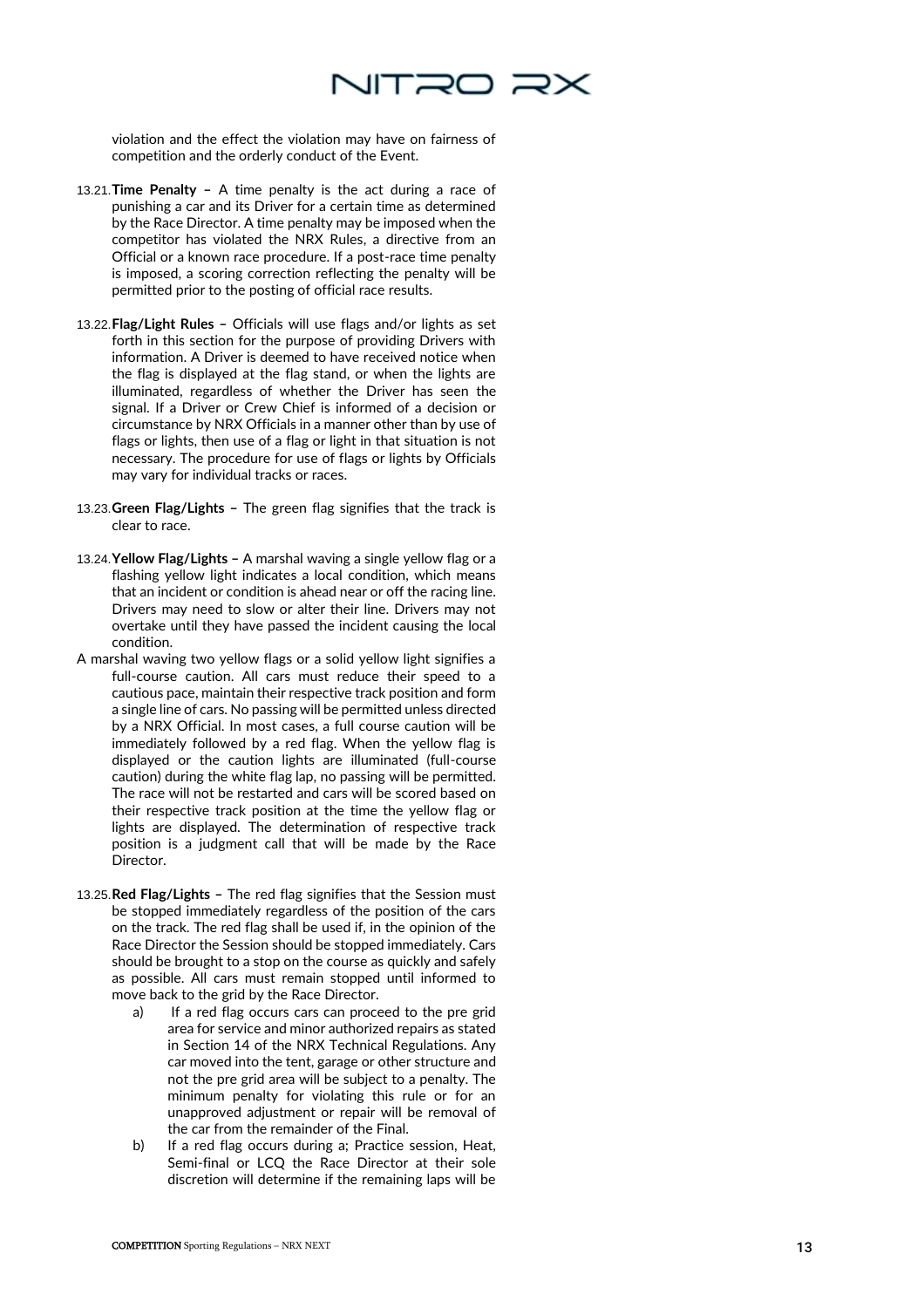

finished. If racing resumes after a red flag, all Competitors must take the Joker regardless of if the Competitor had taken the Joker Lap before the red flag.

- c) If a red flag occurs during the Final, should less than 5 full laps of the 6 -lap race have been completed, 1 attempt only at a full 6 lap race restart will occur. Once racing has resumed after a red flag, all Competitors must take the Joker Lap regardless of whether the Competitor had taken the Joker Lap before the red flag. Should the race be red flagged on lap 6 and a driver has not taken his/her Joker lap a notional time will be added by the Race Director.
- d) If a race is deemed by the race director to not re start, a notional time will be added If a driver has not taken his/her Joker lap. The fixed notional time will be the averaged difference of the fastest lap time and the Joker Lap time of the Top 5 Drivers in the last race segment.
- 13.26.**Black Flag –** The black flag signifies automatic disqualification. In addition to the black flag, Officials may use a blackboard or black flag number indicator in full view of the Competitor on which the number of the car being black -flagged will be shown. NRX Officials may also communicate via radio to the affected car's team informing them of the black flag directive. It is the responsibility of the affected team to adhere to the black flag directive by stopping racing and exiting the track at the next opportunity. Failure to do so could result in further penalties as described in the NRX Regulations.
- 13.27.**White Flag –** The white flag signifies that the leader has started his/her last lap. When the yellow flag is displayed or the caution lights are illuminated (full -course caution) during the white flag lap, no passing will be permitted. The race will not be restarted and cars will be scored based on their respective track position at the time the yellow flag or lights are displayed. The determination of respective track position is a judgment call that will be made by the Race Director as described in section 13.24d
- 13.28.**Checkered Flag –** The checkered flag flown after the lead car has completed the race distance signals that the Race is completed. The Race distance is officially complete when the lead car has completed the race distance or officials have terminated the competition early during a full -course caution or red flag incident. The definition of the required Race distance is provided in the Supplementary Regulations for the Event.
- 13.29.**Accidents and Disabled Race Car Procedure –** In the event of an accident or when a race car becomes disabled for any reason, the Driver of the disabled race car must, providing that there is no threat of fire or fuel spill, remain inside the race car with their helmet and restraints on and with the doors closed until the session is over, or until a course worker or medical staff gives the Driver permission to exit the race car. In the event of a mechanical failure, the Driver of the disabled car must make every reasonable effort to steer away from the racing line and where possible park in a safe location as far from the racing line as possible or if possible, behind a barrier.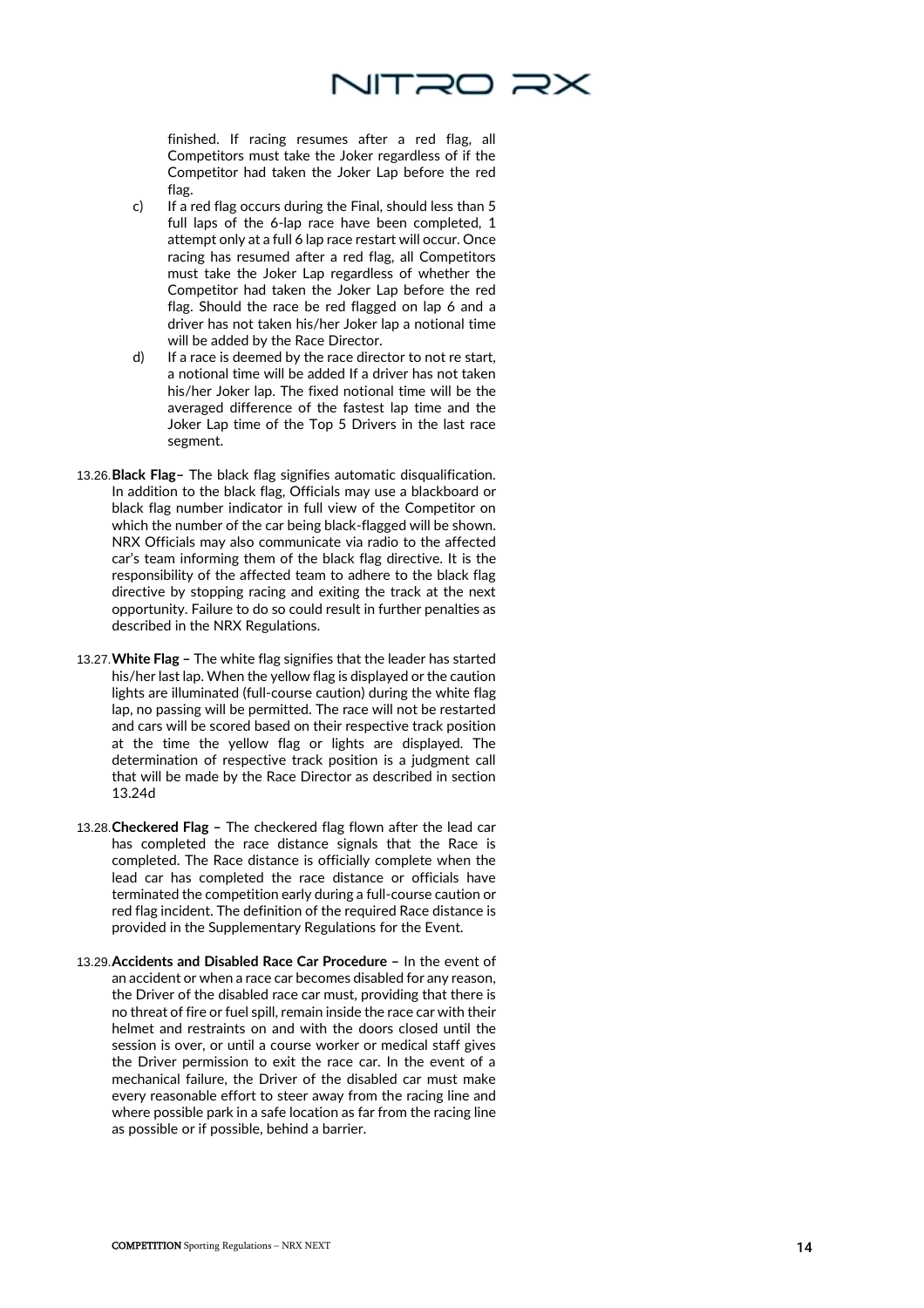

13.30.**Marshalls -** Failure to follow the instructions of Marshals, Officials or Medical Staff may result in a penalty up to disqualification from the event.

# **PRIZE MONEY, PODIUM, POINTS AND POINTS FUND**

- 14.1. The podium ceremony on the circuit will be held immediately after the Finals. The Top 3 finishers must be present, wearing their Competition overalls. A penalty in the form of a monetary fine, such amount to be at the discretion of NRX, will be issued to any Driver that fails to attend this ceremony and/or is found to be wearing inappropriate clothing for this ceremony.
- 14.2. Any prize money awarded for an Event will be communicated to all NRX Competitors through a Competition Bulletin or the Supplementary Regulations for an Event.
- 14.3. NRX Championship Points will be awarded to each eligible Driver and car of a Team in an Event according to the finishing positions of such Driver and car during the Event. The total Championship Points awarded for an Event will be the total points awarded for the finishing positions in each segment of the Event as detailed below.
- 14.4. The NRX Championship Points awarded to an eligible Driver will be awarded based on finishing position with respect to the other eligible Drivers.
- 14.5. **Championship Points for the Heats, Semi Finals, LCQ and Final –** Eligible NRX NEXT Drivers will be awarded points for the Heats, Semi Finals, LCQ and Final in each Event as follows:

### Final

| 1 | 50 |
|---|----|
| 2 | 46 |
| 3 | 42 |
| 4 | 35 |
| 5 | 32 |
| 6 | 29 |
| 7 | 26 |
| 8 | 23 |

# LCQ

| 1              | 0              |
|----------------|----------------|
| $\frac{1}{2}$  | 0              |
|                | 6              |
| 4              | 5              |
| $\overline{5}$ | 4              |
| 6              | 3              |
| $\overline{7}$ | $\overline{2}$ |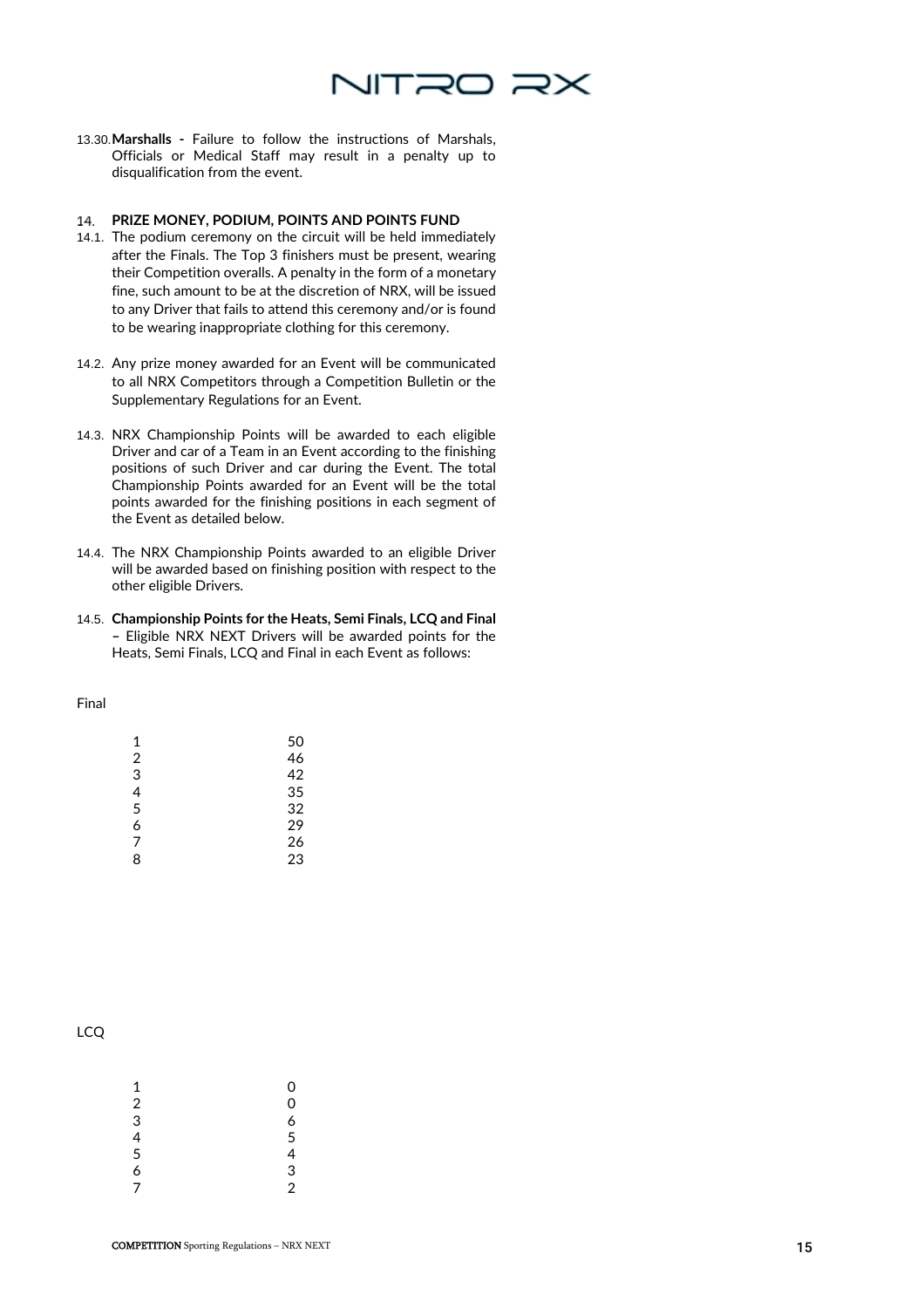

8 1

# Semi Finals

| 1 | 8              |
|---|----------------|
| 2 | 7              |
| 3 | 6              |
| 4 | 5              |
| 5 | 4              |
| 6 | 3              |
| 7 | $\overline{c}$ |
| 8 | 1              |
|   |                |

### Heats

| 1                | 8              |
|------------------|----------------|
| $\boldsymbol{2}$ | 7              |
| 3                | 6              |
| 4                | 5              |
| 5                | 4              |
| 6                | 3              |
| $\overline{7}$   | $\overline{2}$ |
| 8                | 1              |

14.6. **Miscellaneous** – In the event two (2) or more Drivers or Teams have the same number of points (tie), each Driver will be ranked according to the greatest number of 1st place finishes in the current season at the time which the tie occurs. If a tie still exists, the greatest number of 2nd place finishes, 3rd place finishes etc., will be used in the same manner, until the tie is broken. If the tie remains, the Driver earning the highest finishing position first during the current season in which the Driver competed for the respective Series at the same time will prevail.

### **PARC FERMÉ AND CAR INSPECTION**

- 15.1. The Parc Fermé is compulsory following the Final for all finishers.
- 15.2. At the end of the specific Competition, the area between the Finish Line and the Parc Fermé entrance shall be placed under the Parc Fermé regulations.
- 15.3. The applicable regulations of the Competition shall specify the place where the Parc Fermé will be located.
- 15.4. Vehicle surveillance shall be carried out by Officials appointed by the Race Director, who are responsible for the operation of the Parc Fermé. Only they are authorized to give orders to the Competitors.
- Only the Officials assigned to Parc Fermé may enter. No operation, checking, tuning, repair or fuelling of cars is allowed unless authorized by the same Officials or by the applicable regulations.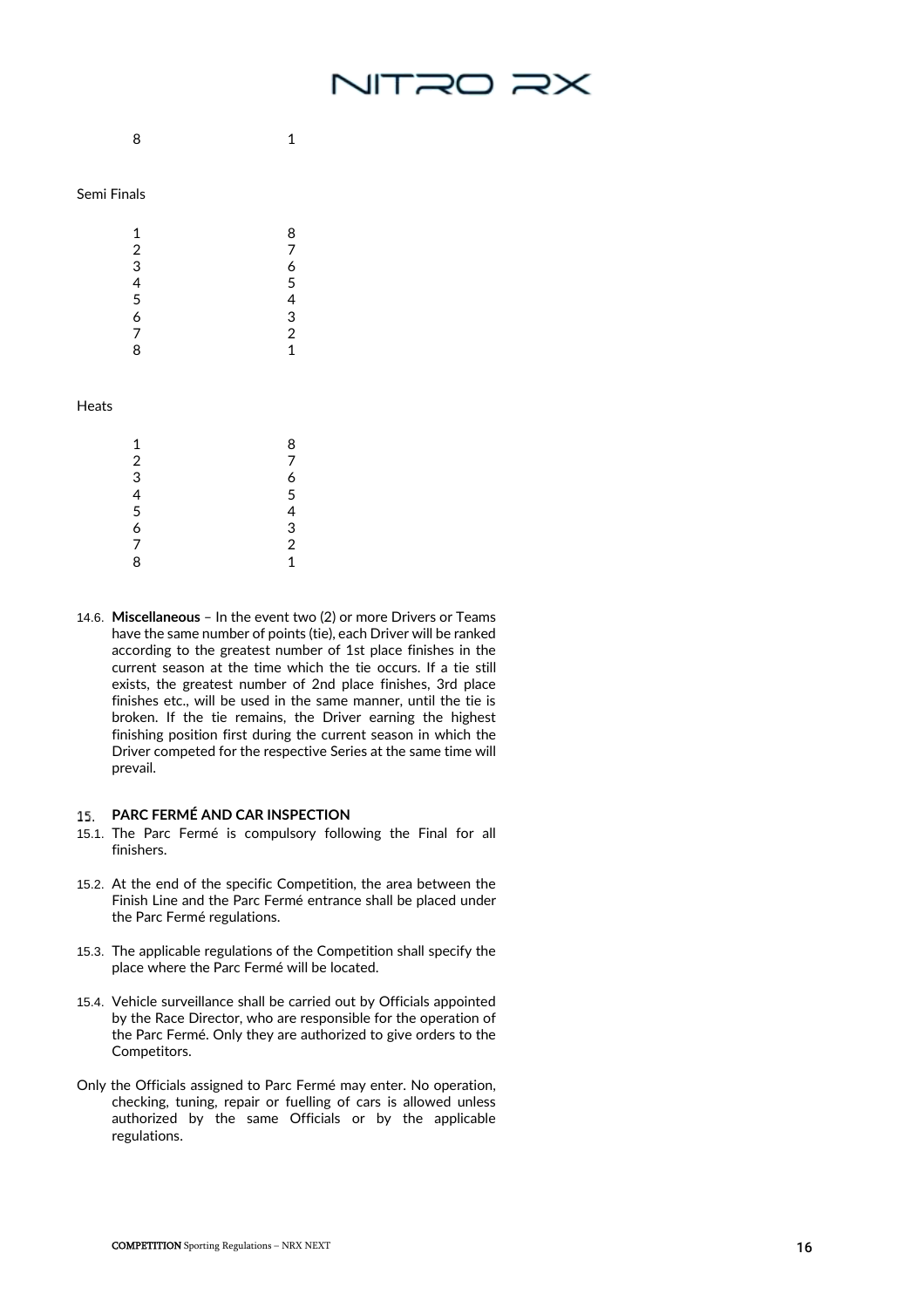

- 15.5. Following the Final, cars shall remain in the Parc Fermé for at least 30 minutes after the publication of the provisional results and until released by decision of the Stewards.
- 15.6. Failure to allow or facilitate scrutineering after a race may be deemed a violation of the Regulations and may lead to disqualification from the race as decided by the Stewards.
- 15.7. The Technical Delegate may (after consultation with the Stewards) select a car at random for further inspection.
- 15.8. In case the planned inspection cannot be done on site at the Event the chosen car or parts will be sealed off by the Technical Delegate in the Parc Fermé. Thereafter the car will be removed from the Parc Fermé without any work having been performed on it by any of the competitor's representatives unless carried out upon request from or with the approval of the Technical Delegate.
- 15.9. The chosen car(s) and/or part(s) will be transported to an appropriate designated location under the supervision of the Technical Delegate.
- 15.10.In the case where one or more components are sealed to be checked on a later occasion, any additional costs resulting from the later check will be borne by the applicant.
- 15.11.The Technical Delegate reserves the right to obtain a standard car or parts thereof by rental or loan from an independent source for the purpose of comparison.
- 15.12.The Technical Delegate will request that the representatives of the competitor concerned dismantle the car for the technical inspection. Failure to do so can result in the Clerk of the Course arranging dismantlement and charging the costs to the competitor. Competitors will not be allowed to participate in the championship until the costs have been paid in full.
- 15.13.Manipulating the seal(s) is forbidden. Breaking the seal(s) is permitted only with the written permission from the Technical Delegate. The Technical Delegate or alternatively his preappointed representative, will report any irregularities to the Stewards for evaluation and appropriate action.
- 15.14.Failure to allow or facilitate an inspection by the Technical Delegate will be deemed as breach of Article 2.1 of the 2022 NRX Sporting Regulations and may lead to the Stewards to impose a punishment in accordance with Article 16 of the 2022 NRX Sporting Regulations.
- Should the Technical Delegate decide that the car or any component thereof fails to conform to the Regulations, this will be reported to the Stewards who, after consulting all parties concerned, will decide the matter and impose a punishment in accordance with Article 16 of the 2022 NRX Sporting Regulations.

# **PENALTIES**

16.1. Any breach of the NRX rules, including those outlined in the Sporting Regulations, the Technical Regulations, the Commercial Regulations, or any special Bulletins or Supplementary Regulations, committed by any license holder or other person or organization may be penalized.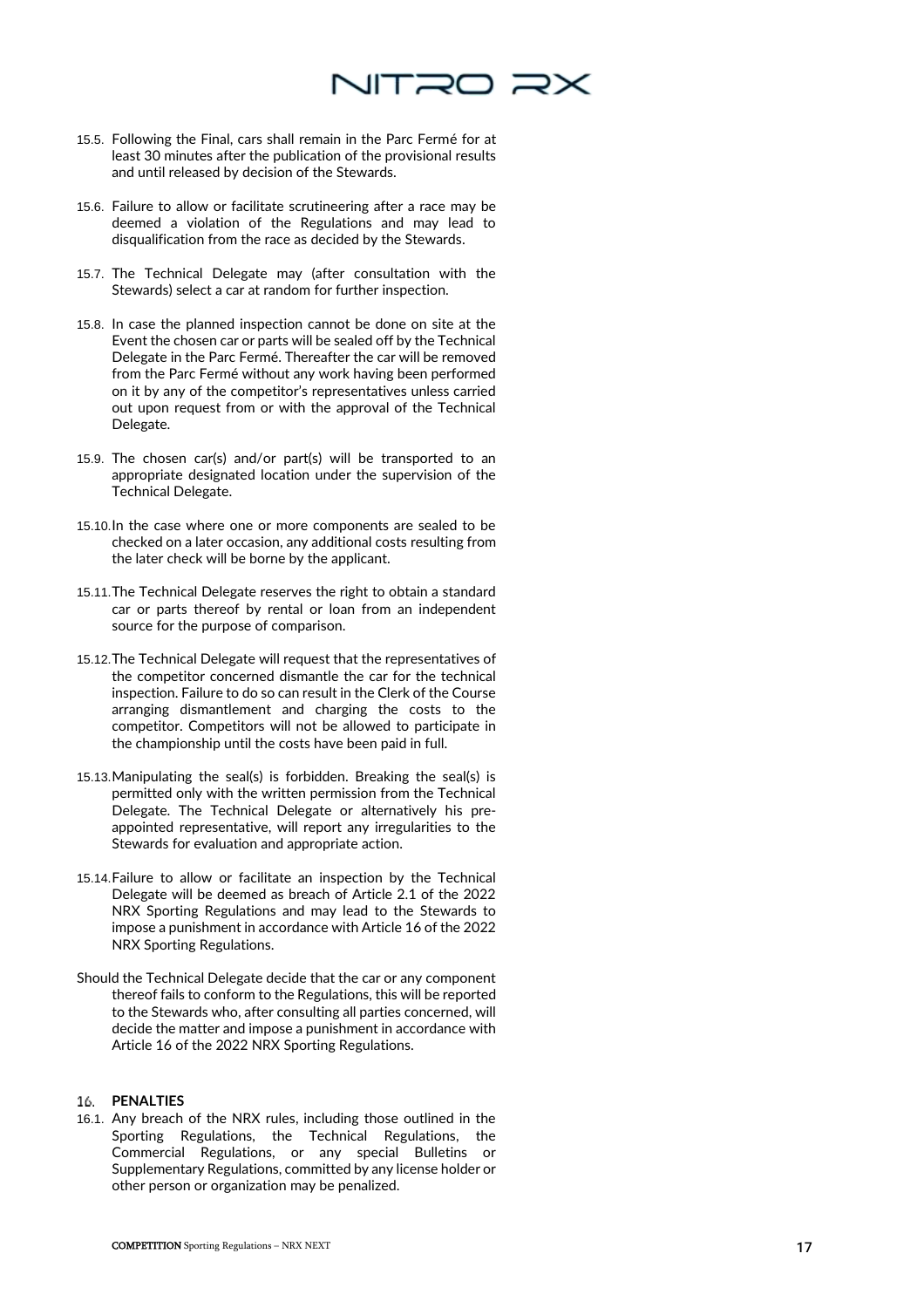

- 16.2. Penalties for violation of the Regulations are determined by the gravity of the violation and its effect on the fairness of competition, the orderly conduct of the Event, and the interest of NRX or rallycross racing in general. Such penalties may include but are not limited to a fine, and/or disqualification, and/or loss of Championship points, and/or loss of finishing position(s) in the Event, and/or probation, and/or exclusion, and/or suspension of license. Probation may be for a specified time period to review the Competitor's conduct to determine whether a more severe penalty is warranted. A suspension may be limited to a suspension of license privileges at a particular Event or a particular series of Events or for a specified or an indefinite period of time. Any violation of the Regulations, whether committed with intent or through negligence, knowingly or unknowingly shall be punishable. Any attempt to violate any of the Regulations shall also be punishable even if the attempt does not fully transpire or attain the desired result. The Series and its officials will not be responsible to prove the intent of the violation of the Rules.
- 16.3. If an Official observes or is made aware of an act or omission by a Competitor that constitutes a violation of the Rules and if the Official determines that the act or omission is sufficiently serious to warrant the imposition of a penalty, the Official shall report the violation in writing to the Stewards as soon as possible and recommend an appropriate penalty. The Stewards shall determine whether disciplinary action is appropriate, and if so, what disciplinary action should be taken. The competitor shall be informed of the determination, and if disciplinary action is imposed the Stewards will issue a Penalty Notice to the competitor specifying the violation, a statement of the circumstances of the violation and the penalty imposed. USAC may publish the violation. The Competitor referenced in the Penalty Notice shall have no claim or cause of action of any kind against the NRX Series and its Officials, Competitors, employees and affiliates, or any individual publishing such Penalty Notice or violation. If the Competitor wishes to appeal the decision, the Competitor shall send a written request of appeal within 3 business days of the issuance of the Penalty Notice as outlined in Section 18 of these Sporting Regulations. If the act or omission of the Competitor is determined by an Official to constitute a threat to the orderly conduct of the Event, that Official may take temporary emergency action against the Competitor. Such emergency action may include ejection from the racing premises, suspension of membership and license, or any other action designed to remove the threat created by the Competitor. Examples of conduct warranting such emergency action includes, but are not limited to, the consumption of drugs or alcoholic beverages before or during an Event, the use of illegal drugs at any time, fighting, aggressive driving, rule violations, failure to obey the black flag or any other directive of an Official. The Official shall report the emergency action taken to the Stewards as soon as possible and penalties will be imposed per Section 16.2. herein. The emergency action shall remain in effect until the decision of the Stewards is made. Exclusion and/or ejection is final, non appealable and non -reviewable.
- 16.4. Any fines shall be paid to the Series promptly after receipt of the Penalty Notice by a Competitor. Failure to pay a fine promptly may result in suspension. All unpaid fines of a competitor may be collected by deducting the amount from the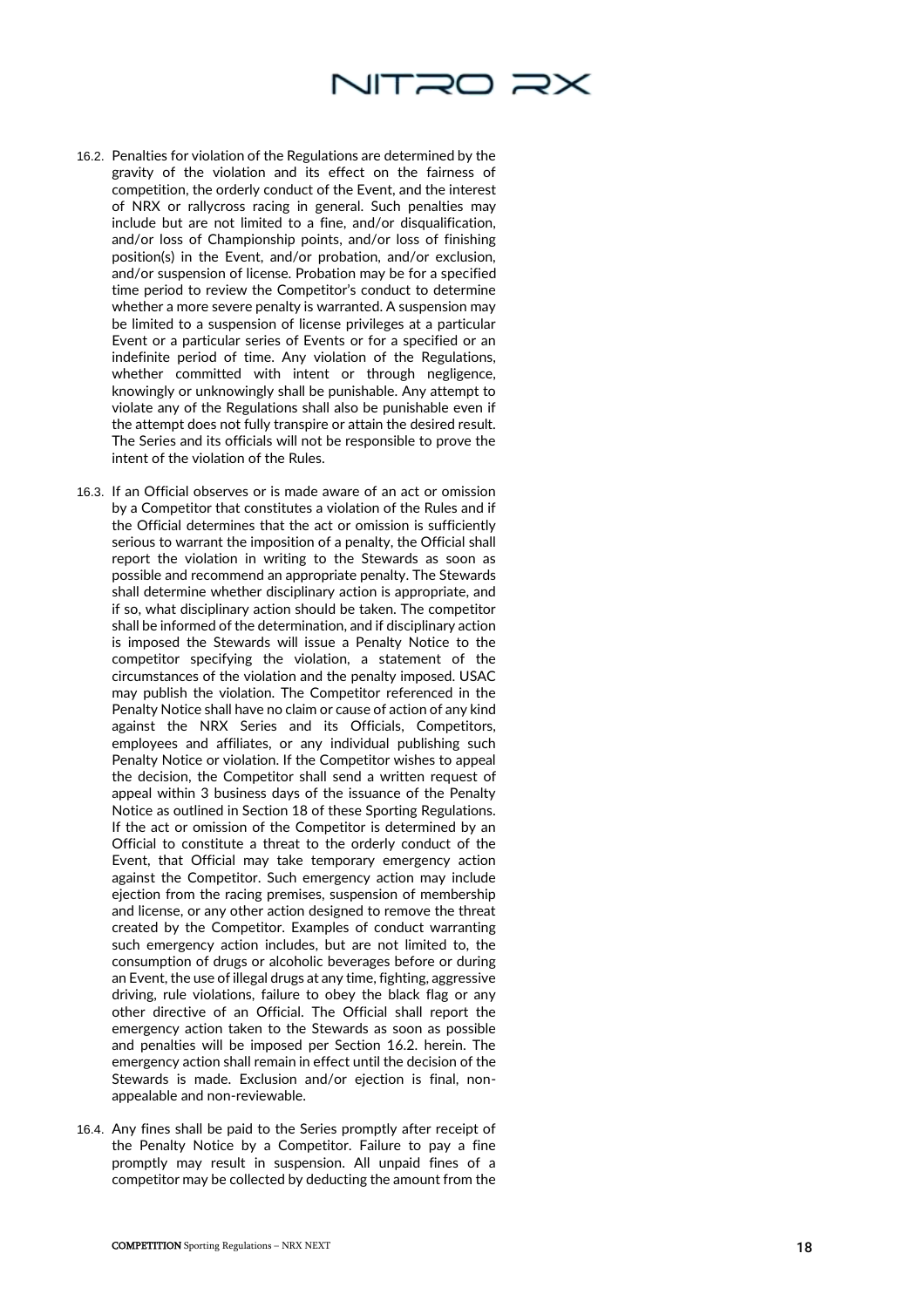

purse or point fund earnings of the Driver or Entrant with whom the Competitor was associated at the time and at the Event that the conduct that caused the penalty took place. Any fines left unpaid at the end of the racing season shall be considered grounds for refusal to approve the license application for the next applicable year of the Competitor against whom the unpaid fine has been assessed.

- 16.5. Stewards either themselves or upon the proposal of the Race Director, may decide on any point which is not provided for in the Sporting or Supplementary Regulations and apply penalties at their discretion.
- 16.6. Certain penalties are assessed by officials who are judges of fact, and they are not susceptible to appeal. Time penalties and the declaration of a no-show in the case of late arrival in the pre-grid area/staring grid are not susceptible to appeal.
- 16.7. The following are some items that may be penalised and the actions taken. The list is not exhaustive and should serve as a sample only:

| Entry of a car that does not comply with the<br>regulations    | Start refused                                                                       |
|----------------------------------------------------------------|-------------------------------------------------------------------------------------|
|                                                                |                                                                                     |
| Absence of valid licenses                                      | Start refused                                                                       |
|                                                                |                                                                                     |
| Failure to pay applicable entry fees                           | Start refused                                                                       |
|                                                                |                                                                                     |
| Car failing to conform to safety measures                      | Decision of the Steward                                                             |
|                                                                |                                                                                     |
| Late arrival at grid/holding area                              | Start refused/replaced by next car                                                  |
|                                                                |                                                                                     |
| Failure to notify a non-start                                  | Decision of the Stewards                                                            |
|                                                                |                                                                                     |
| Absence of identification marks affixed by the<br>scrutineers  | Disqualification from the competition                                               |
|                                                                |                                                                                     |
| Moving track markers                                           | Warning as a minimum up to time penalties at the Race<br>Director's discretion      |
|                                                                |                                                                                     |
| Breach of fair driving conduct as defined by race<br>officials | Warning as a minimum up to different penalties at the<br>Race Director's discretion |
|                                                                |                                                                                     |
| <b>False starts</b>                                            | Defined in Art. 13.18                                                               |
|                                                                |                                                                                     |
| Failure to respect instructions given by the flag signals      | Decision of the Stewards                                                            |
|                                                                |                                                                                     |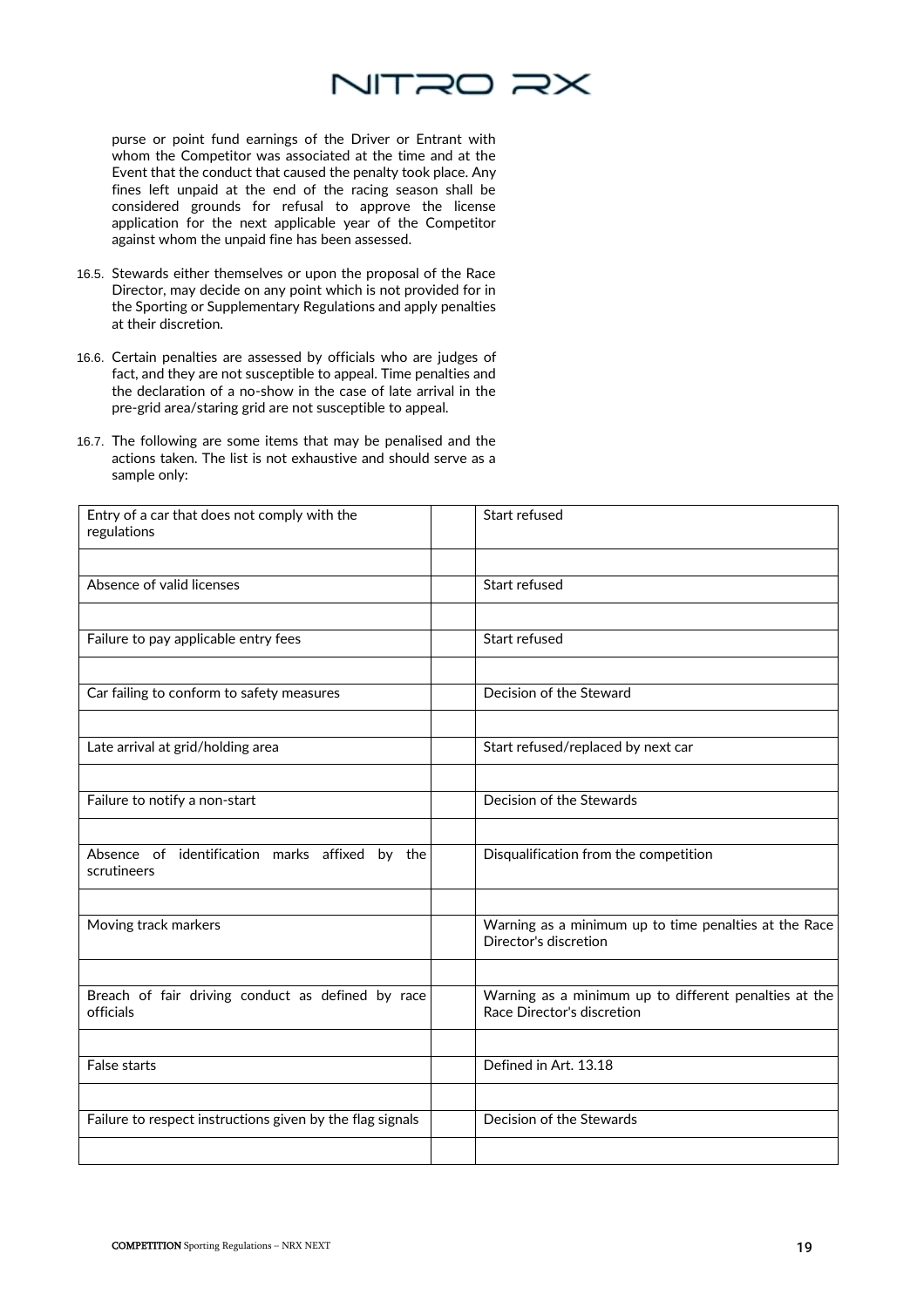

| Driver's equipment failing to conform to the safety<br>standards               | Decision of the Stewards                         |
|--------------------------------------------------------------------------------|--------------------------------------------------|
| Any tampering with or attempt to tamper with the<br>identification marks       | Disqualification from the Competition            |
|                                                                                |                                                  |
| Infringement of the Parc Fermé rules                                           | Decision of the Stewards                         |
|                                                                                |                                                  |
| Unsportsmanlike conduct on or off the track                                    | Decision of the Stewards including exclusion/ban |
|                                                                                |                                                  |
| Reporting late to pre-event scrutineering                                      | Practice restriction                             |
|                                                                                |                                                  |
| Any deliberate or reckless contact after the finish                            | Decision of the Stewards                         |
|                                                                                |                                                  |
| Competitor or Driver not attending or being late to the<br>Driver briefing     | Monetary fine up to \$500                        |
|                                                                                |                                                  |
| Use of Lubricants or Tires other than those prescribed<br>for the Championship | Disqualification from the competition            |
|                                                                                |                                                  |
| Failure to respect the speed limit in the paddock<br>$(15$ mph $)$             | \$100 for each 1mph over the limit               |
|                                                                                |                                                  |
| Causing a Red Flag                                                             | Not allowed to Re Start the race                 |
|                                                                                |                                                  |
| Driving outside of the track limits                                            | Decision by the race Director                    |
|                                                                                |                                                  |
| Failure to follow Instructions of Officials                                    | Decision by the Stewards                         |
|                                                                                |                                                  |
| No Judicial Camera working in Pit area or Car                                  | Decision by the Stewards                         |

### 17. **PROTESTS**

- 17.1. If a licensed Competitor believes that another Competitor has or will obtain a significant unfair competitive advantage by some action that the Competitor is in violation of the Rules, the first Competitor may protest such action to a Race Steward outside of race control. The protest must be made in writing by the Competitor (or the Team Manager/Crew Chief/Chief Mechanic if the competitor is a Driver and is on the race track) within 20 minutes after the chequered flag is displayed signifying the completion of the race.
- 17.2. Each separate protest shall be accompanied by a nonrefundable \$1,000.00 (USD) protest fee. The Stewards shall decide whether the matter is subject to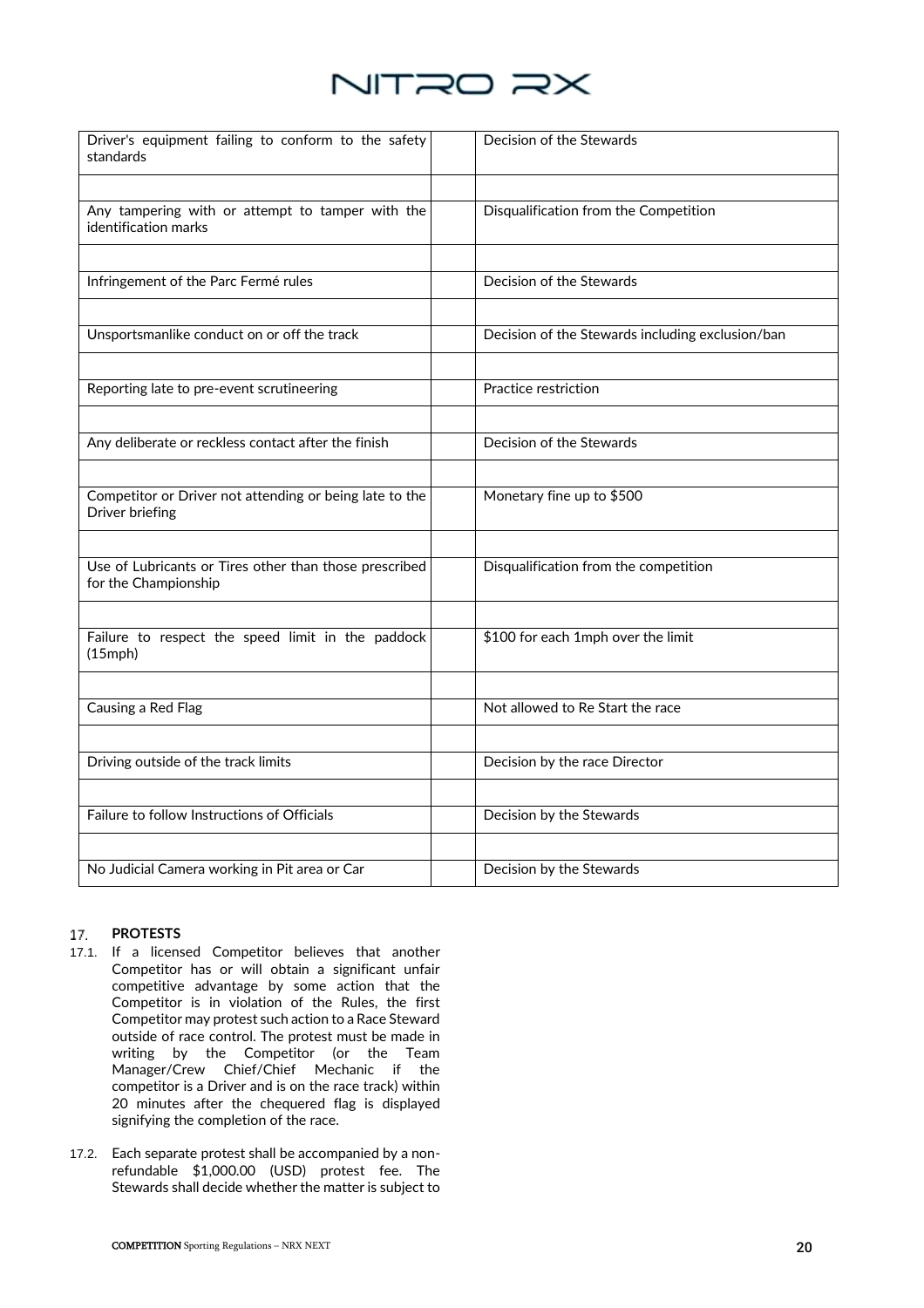

protest, and if so, shall decide the protest as promptly as possible and shall inform the parties to the protest of the decision.

- 17.3. The Stewards, after review, may decline to accept a protest, even if the matter were otherwise subject to protest, if they determine that the alleged rule violation is so insubstantial as to not provide the Competitor with a significant competitive advantage over the other competitors. A decision that the matter is not subject to protest is final and non -appealable. In deciding the protest, the Stewards may take whatever action they deem appropriate to further the interest of fairness and finality in competition results. Such action includes, but is not limited to, revising the official race results, imposing penalties (disqualifications, exclusions, suspension, or fines, and/or loss of finishing positions in the Event), awarding or subtracting points, or taking no action.
- 17.4. Protests will not be accepted that are directed to a decision made by a Race Official or Supervisory Official on any subject not specifically provided for in these Regulations. Such subjects include, but are not limited to, timing and scoring decisions, inspection decisions and race procedure decisions. Protests against the decisions of the start line judge(s) in the exercise of their duties will not be accepted. A single protest against more than one competitor will not be accepted.

### **APPEALS**  18.

18.1. Any licensed Competitor is entitled to appeal. The appeal process exists to decide only those matters for which a reasonable decision could not be achieved through available procedures. Provided all such procedures have been exhausted, any Entrant or other Competitor shall have the right to request an appeal regarding:

> a) Any decision or penalty rendered by the Stewards (except those indicated as not subject to appeal in Section 16 of these Regulations) in which they were named as a party.

> b) Any decision concerning a protest filed by such Entrants or Competitors, except as decided by the Stewards pursuant to Section 17 of these Regulations.

- 18.2. If a Competitor wishes to appeal, such Competitor may request an appeal hearing before the USAC Court of Appeals ("Court of Appeals") by submitting a written request for a hearing to the Court of Appeals no later than 5:00 p.m. EST of the third business day following the Competitor's receipt of notice of penalty accompanied by a \$3,500.00 (USD) non -refundable appeal fee. The appeal fee shall be in addition to any monetary penalty previously assessed. The original Notice of Appeal must be delivered to the United States Auto Club, 4910 W 16th St. Speedway IN 46224, Attention, Steward, NRX.
- 18.3. The Notice of Appeal must contain references to the specific action which is being appealed, the date of the occurrence, the reason why the Competitor is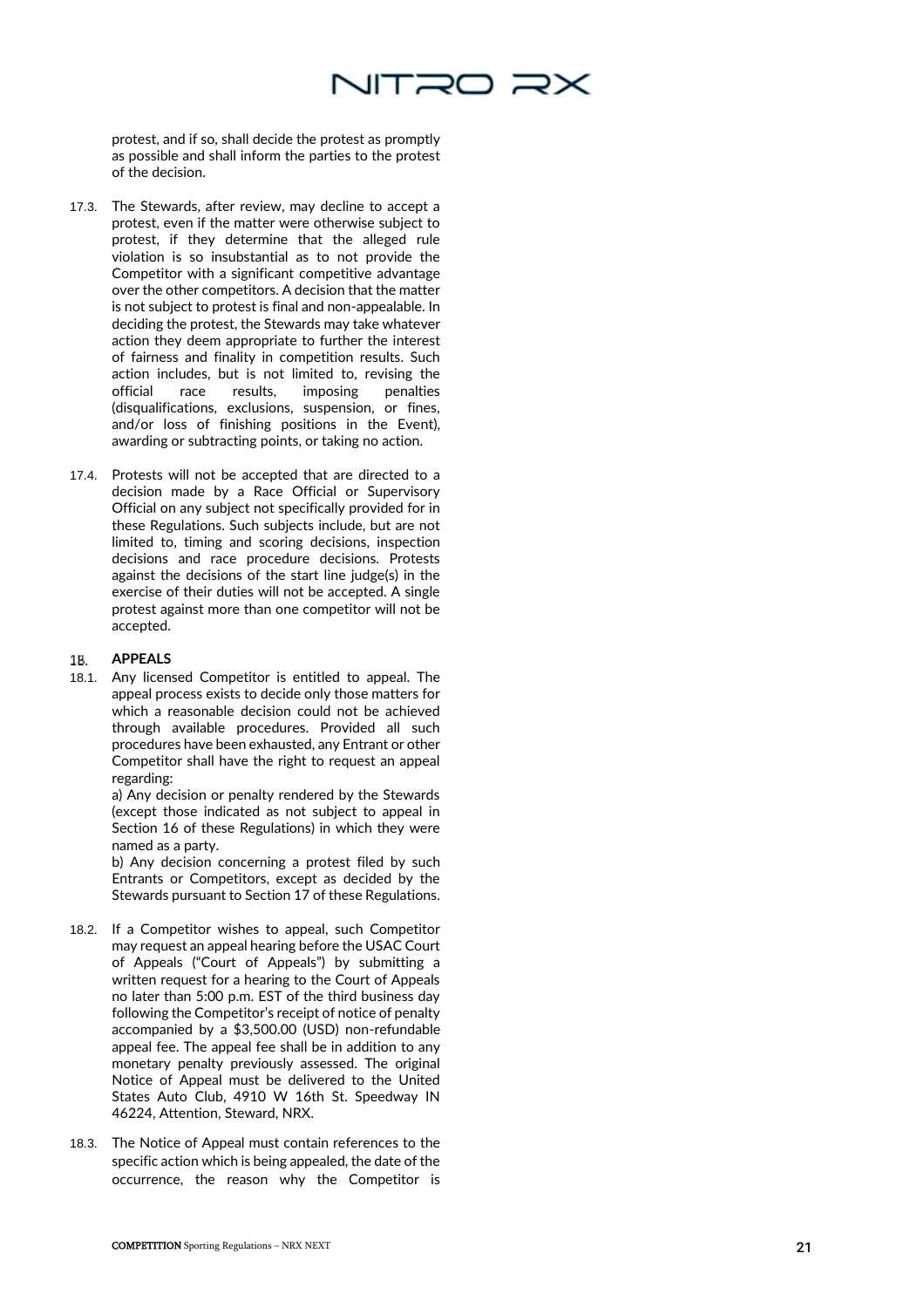

appealing, and specific reference to any Rules allegedly violated and the relief requested. The Notice of Appeal must be accompanied by copies of all written documents pertaining to the appeal, such as protests, responses, rulings, announcements, etc.

- 18.4. The recipient of the Notice of Appeal may dismiss appeals or portions thereof on the basis of procedural noncompliance. Any appeal or portion thereof not so dismissed shall be submitted by the recipient to the Court of Appeals for adjudication. The submission to the Court of Appeals may specify the issues to be heard by the Court, including the issue of procedural compliance. The jurisdiction of the Court is limited to those matters and issues submitted to it by the recipient.
- 18.5. The Court of Appeals has exclusive jurisdiction to hear appeals of any Penalty Notice or determination and any decision by NRX to deny, suspend or terminate any license. In each of these cases, a NRX competitor's only recourse is to request an appeal hearing before the USAC Court of Appeals. Once an appeal hearing is scheduled, the Court of Appeals shall be selected by the USAC Chairman of the Board. A NRX designate shall serve as Chief Judge. Two other judges may be selected to serve with them. The other judges will be persons selected by the Chief Judge and will be industry persons or persons with knowledge in racing. At no time shall any of the Judges including the Chief Judge have actively participated in the circumstances cited in the Notice of Appeal, or have a personal interest in the outcome of the appeal.
- 18.6. The appointment of the Court, and written notice to the appellant, or appellants, shall occur within three (3) days (or such time as designated by the NRX designate of the decision to hear the appeal). The person presiding over the hearing will notify all parties, including the NRX Stewards, both parties to a protest, or a penalized Competitor, of the time and place for the appeal hearing. If the hearing will be conducted in whole or in part via teleconference the person presiding over the hearing shall provide telephone numbers, and times, where the board may be reached while in session on the matter.
- 18.7. The Court of Appeals shall use its best efforts to convene and hear the appeal in a timely manner. The board will determine what witnesses and evidence it will hear at its discretion. The parties may present their information to the committee themselves, via their team representative, or in written documents. The Court of Appeals hear such evidence in such a manner as it deems appropriate, relevant, and necessary under the circumstances. Cross -examination shall not be permitted. The NRX Stewards, Technical Delegate or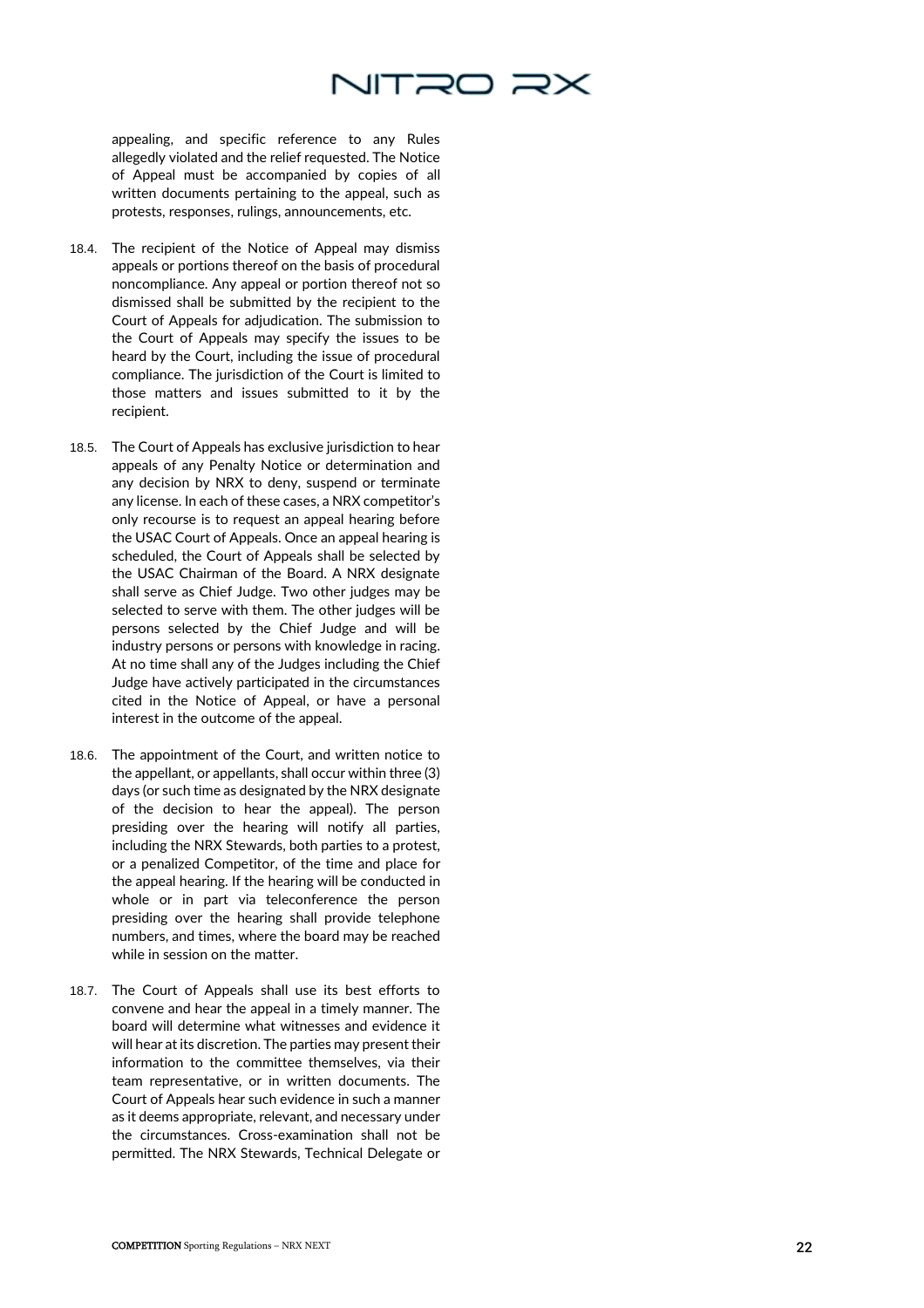

Clerk of the Course shall be heard by the Court under all circumstances.

- 18.8. At the request of the affected Competitor, the Court of Appeals may determine in the interest of competition or NRX that the penalty or portions of the penalty under review shall be temporarily deferred until the appeal has been resolved. Otherwise, the penalty shall be executed promptly. If the Court of Appeals temporarily defers execution of the penalty involving either suspension of competition privileges, or expulsion from NRX Racing, the Series will permit the appellant to enter and compete in races until the appellant's Court of Appeals ruling is rendered. The results and awards of these races shall be considered provisional until the Court of Appeals ruling is rendered. The affected participant(s) will be allowed to participate in NRX Events during the period of the deferral. If the Court of Appeals temporarily defers execution of the penalty, but later denies the appeal in whole or in part, it may reinstate the original penalty as of the date of the penalty, or take such other action as it deems appropriate to effectuate in whole or in part the penalty, including without limitation, disallowance of finishing position, points, otherwise earned in any Event during the period of temporary deferral of the penalty. If the Court of Appeals ruling overturns the suspension, or expulsion, the provisional results and awards will be considered final and official. If the Court of Appeals ruling upholds the suspension, or expulsion, the awards won and results of races while awaiting the Court of Appeal ruling will be considered forfeited and null and void.
- 18.9. An appeal may be withdrawn without penalty only with the approval of the USAC Chairman of the Board or the NRX Stewards.
- 18.10. After considering all material they deem relevant, the Court of Appeals shall meet privately, reach its decision, and prepare a written opinion. It may decide that the penalty, or other decision, of the board appealed from should be nullified, mitigated, affirmed, increased, or that a different penalty should be imposed, but shall not order a competition to be rerun. The board shall order the return, or forfeiture, of appeal fees. The board shall direct the disposition of protest fees and tear down bonds, if any, in those cases where the original board's decision is nullified.
- 18.11. NRX reserves the right to publish, or cause to be published, all final Court of Appeal decisions, including the names of all parties concerned. Persons, Entrants, or organizations referred to in each said decision shall have no right, or action, against NRX, USAC, or any person publishing such notice, and shall agree that said decision shall be final and binding. A copy of the final decision of the Court of Appeal shall be sent to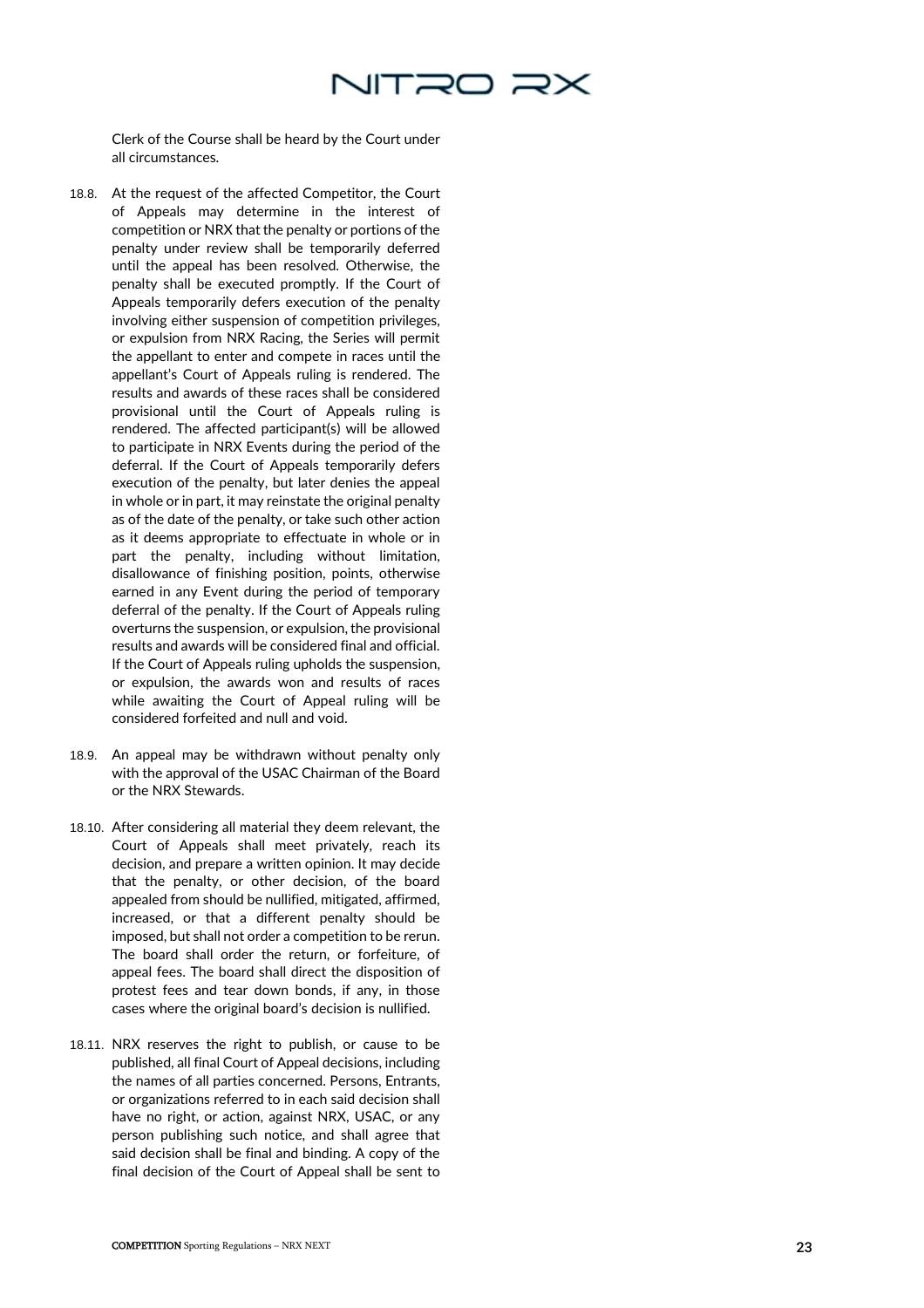

all parties of the appeal as soon as possible after the decision becomes final. Any penalty imposed by the Court of Appeal shall be effective immediately as stated in its decision. Penalties involving time, disqualification, suspension, or loss of points shall be made effective from the date of the conclusion of the event involved.

### **JUDICIAL CAMERAS**

- 19.1. Throughout the Competition, all Competitors must have installed in their car a judicial camera. It is the responsibility of each Competitor to ensure that the camera is positioned in such a way that the track, the steering wheel and the pedals are clearly visible, that the camera batteries are sufficiently charged, and that the SD recording card is in place and has sufficient capacity to record all of the races in HD quality. The penalty (up to disqualification from the Competition) for non -compliance will be at the discretion of the Stewards. The weight of the camera system is included in the minimum weight of the car. The onus is on the Competitor to ensure the judicial camera has a wide enough field of view is switched on and recording for all Practice sessions, Battle Brackets, Heats, Semi -Finals, LCQ and Finals. The camera must work as soon as the car enters the pre -grid area and must not be switched off until it returns to the paddock. Championship Officials must be able to access the footage at all times during the Competition following a protest or otherwise. The images must be viewed using the equipment (computer) of the Competitor, who must ensure this equipment is working. The footage can be used only by the Officials and the Championship promoter. With the exception of cameras installed by the Championship TV contractor no other on -car/in -car video, still or motion picture cameras will be permitted without the written authority of the Championship Promoter. For the avoidance of doubt, Competitors may not use footage from the judicial camera for any commercial purposes including but not limited to any form of television broadcast (free to air, internet, pay per view, subscription, satellite, terrestrial) any other form of internet use, advertising, sponsorship or any type of public performance.
- 19.2. Throughout the Competition, all permanent Competitors must have (1) one judicial camera per car installed in their paddock awning allowing Officials all sides of all cars to record the number of personnel working on the car(s). It is the responsibility of each Competitor to ensure that the cameras are positioned in such a way that the car(s) and full working area are clearly visible, that the camera batteries are sufficiently charged and that the SD recording cards are in place and have sufficient capacity to record at all times when work is being carried out on the car(s). The penalty (up to disqualification from the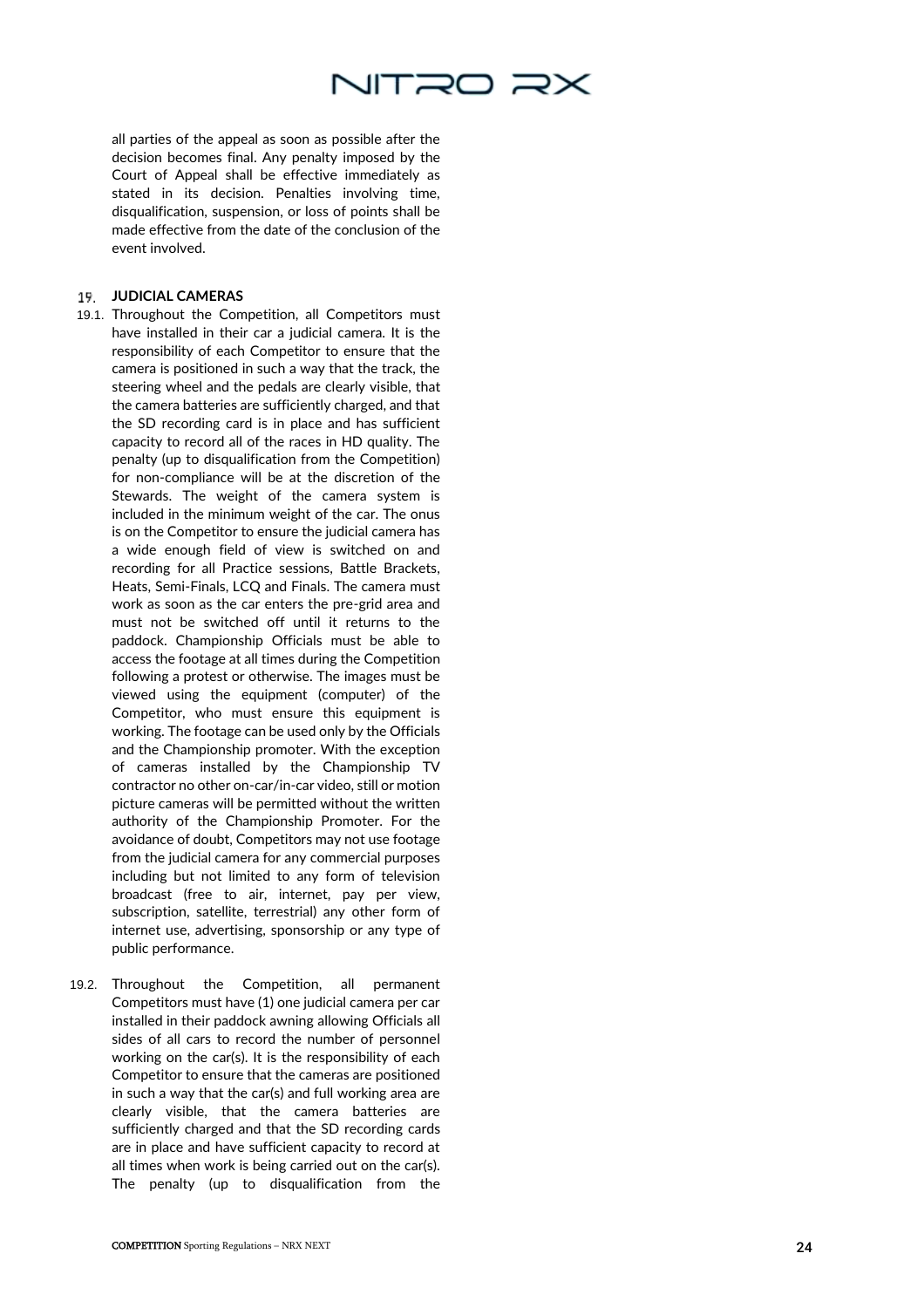

Competition) for non - compliance will be at the discretion of the Stewards. The onus is on the Competitor to ensure that the judicial cameras are switched on and recording at all times when work is being carried out on the car(s).

19.3. Championship officials must be able to access the footage at all times during the Competition following a protest or otherwise. The images must be viewed using the equipment (computer) of the Competitor, who must ensure that this equipment is working. The footage may be used only by Race Officials and the Championship promoter. For the avoidance of doubt, Competitors may not use footage from the judicial cameras for any commercial purposes, including but not limited to any form of television broadcast (free to air, internet, pay per view, subscription, satellite, terrestrial) any other form of internet use, advertising, sponsorship or any type of public performance.

#### **TEST EVENTS AND PRESS DAYS**  20.

- 20.1. The Championship Promoter may organize one official collective test session, which will be mandatory for registered Competitors. For Teams and permanent individual Competitors and their designated Drivers, there will be no other testing or practice at Championship venues from the closing of the entries until the last race of the season. Championship Competitors and Drivers may take part in other official Competitions even at those venues as long as the NRX Championship vehicle is not involved. Media or press days for Championship Competitions will only be organized in conjunction with the Championship promoter and use of the track at these days will be monitored to prevent them being used as a test session. Any breach of these rules will be examined by the Stewards of the next Competition. The penalty given is at their discretion.
- 20.2. Ride a longs, at the discretion of NRX, are open to Teams and permanent individual Competitors NRX can also request that Teams and permanent individual Competitors have to take part in NRX passenger ride a longs, notice will be given at the latest time of Part 2 Supplementary regulations.

### **ADDITIONAL PROVISIONS**  21.

21.1. Of the passes that will be allocated per Competition to each permanent Competitor, 15 will be of the Crew type for each two -car team. The allocation of these passes will be increased by 5 if the same team is fielding a third car, and by a further 4 from the entry of any other additional car. In the event that one of these cars comes to abandon the Competition, the corresponding passes will be withdrawn from the Team. Each individual permanent Competitor will receive 8 Crew passes.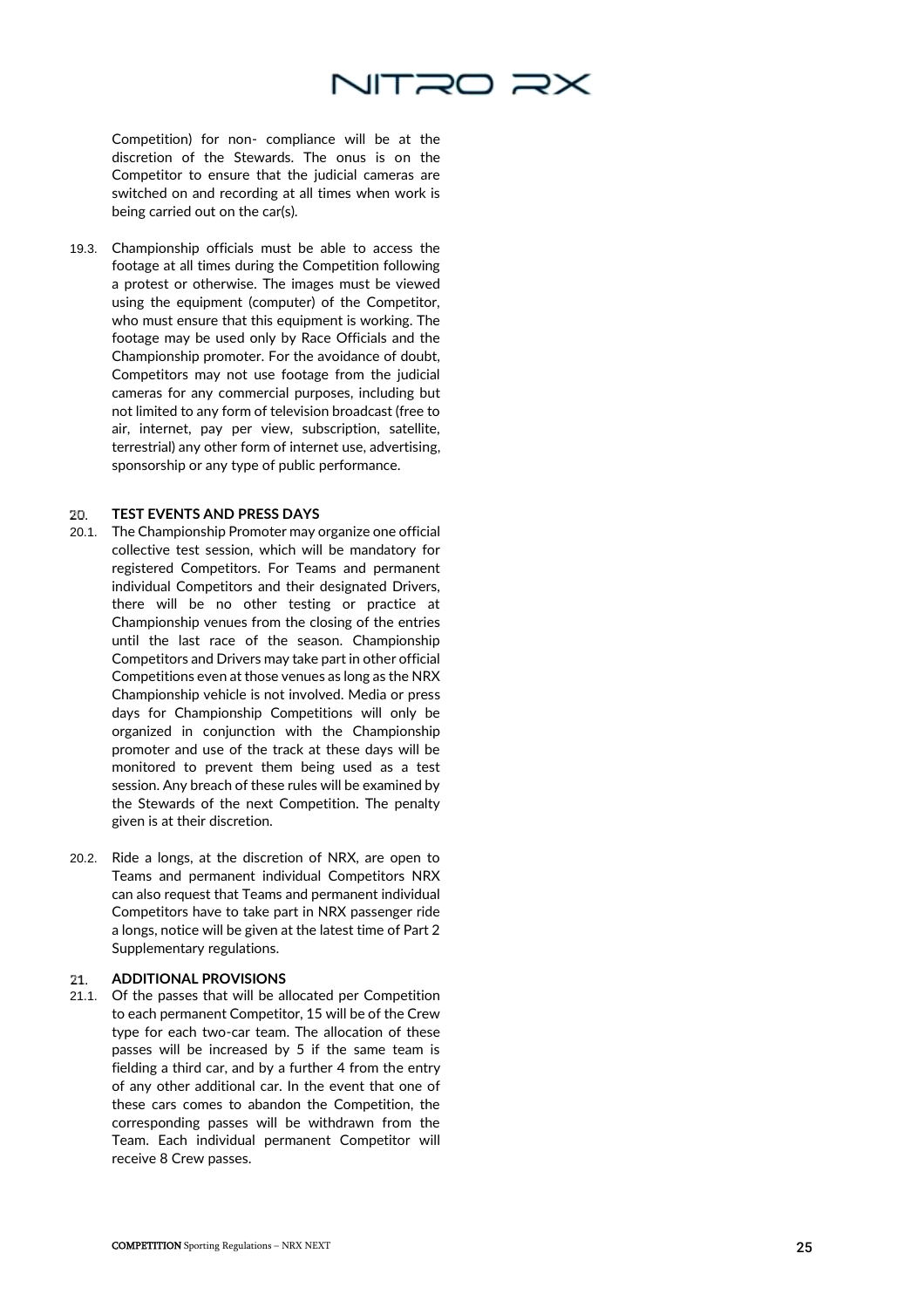

- 21.2. Only persons wearing a Crew armband shall be authorized to work on the car(s). Maximum five armband wearers can be in direct contact/engagement with a car at any one time. These armbands can be swapped between personnel but only 5 crew per car at any one time
- 21.3. For the avoidance of doubt, staff whose duties are solely connected with hospitality, sponsors, marketing, public relations or security are not considered Crew. Similarly, doctors, or the Team or permanent individual Competitor President, chairman or Managing Director will not be included in the above figure. Before each Competition, the Team Manager of every Team, or permanent individual Competitor, will have to declare through the appropriate Team Personnel declaration form:
	- a) the name of the Team Manager
	- b) the list of the Crew pass holders
	- c) the list of the Spotter pass holders
- 21.4. Each Crew pass is linked to a member of the Team as per the declaration and cannot be swapped with another Team member at any time during the Competition.
- 21.5. The control period for passes starts when the scrutineering or the administrative checks begin, whichever happens first, and ends when the protest time is over.
- 21.6. Drivers, Competitors and Team personnel will be allowed to have track walks only at the times listed in the Supplementary regulations. No motorised or electrically assisted vehicles are permitted on the track walks.
- 21.7. Any measurement of the track surface, including the starting area (e.g., surface roughness, temperature, etc.), is forbidden.
- 21.8. The official time of the Event will be the local GPS time, as provided by the official timekeeping team and displayed on the timing screens.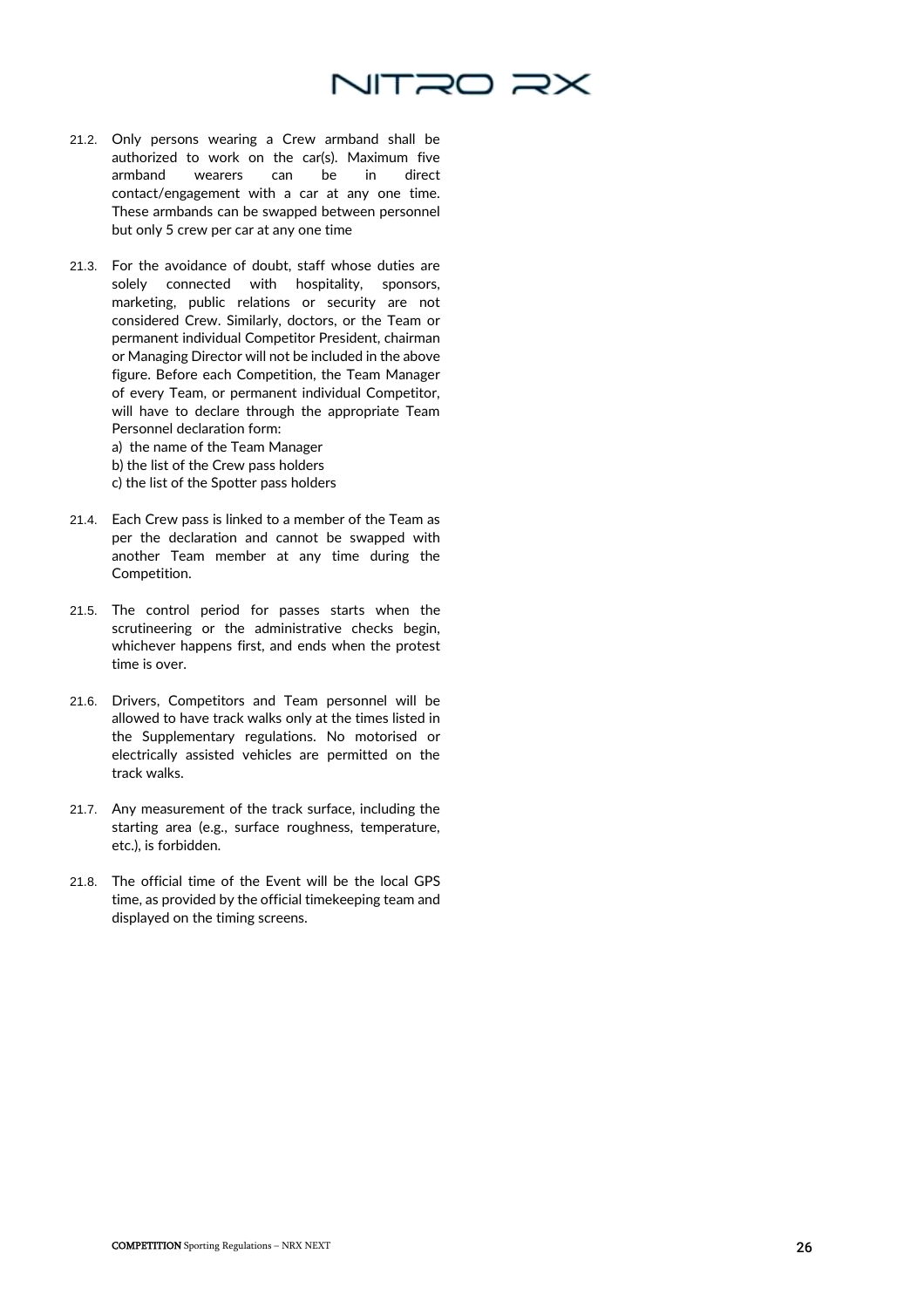

# **APPENDIX 1 – Information to be included in the Supplementary Regulations**

- 1. Nomination of the Organiser(s);
- 2. The name, nature and definition of the proposed Competition(s);
- 3. A statement that the Event is to be held under the specified rules;
- 4. Composition of the Organising Committee, which must include the names of the persons forming the Organising Committee, and the address of that committee;
- 5. Place and date of the Event;
- 6. A full description of the proposed Competitions including length and direction of the Course, classes and categories of vehicles admitted, fuel, restriction in the number of Entries, if such limitation exists, and/or in the number of vehicles allowed to start, etc.
- 7. All useful information concerning Entries (address to which they are to be sent, dates and hours of opening and closing, amount of fee, if such exists;
- 8. All relevant information concerning insurance;
- 9. The dates, times and nature of Starts, with indication of Handicaps, if any
- 10. Reminder of required documentation including compulsory Licenses;
- 11. Manner in which classification shall be established;
- 12. The place and time of the publication of the Provisional and Final Classifications. Should it be impossible for the Organizers to publish the classifications as stated, they shall issue, at the time and place fixed, accurate details concerning the measures they intend to take regarding the classifications.
- 13. A detailed list of prizes;
- 14. The names of the Stewards and of the other officials;
- 15. The locations of the official notice boards or the digital notice board;
- 16. A provision for postponement or cancellation of a Competition, if applicable.
- 17. Event specific tire type and tire technical/operating guidelines (to be supplied by Yokohama)